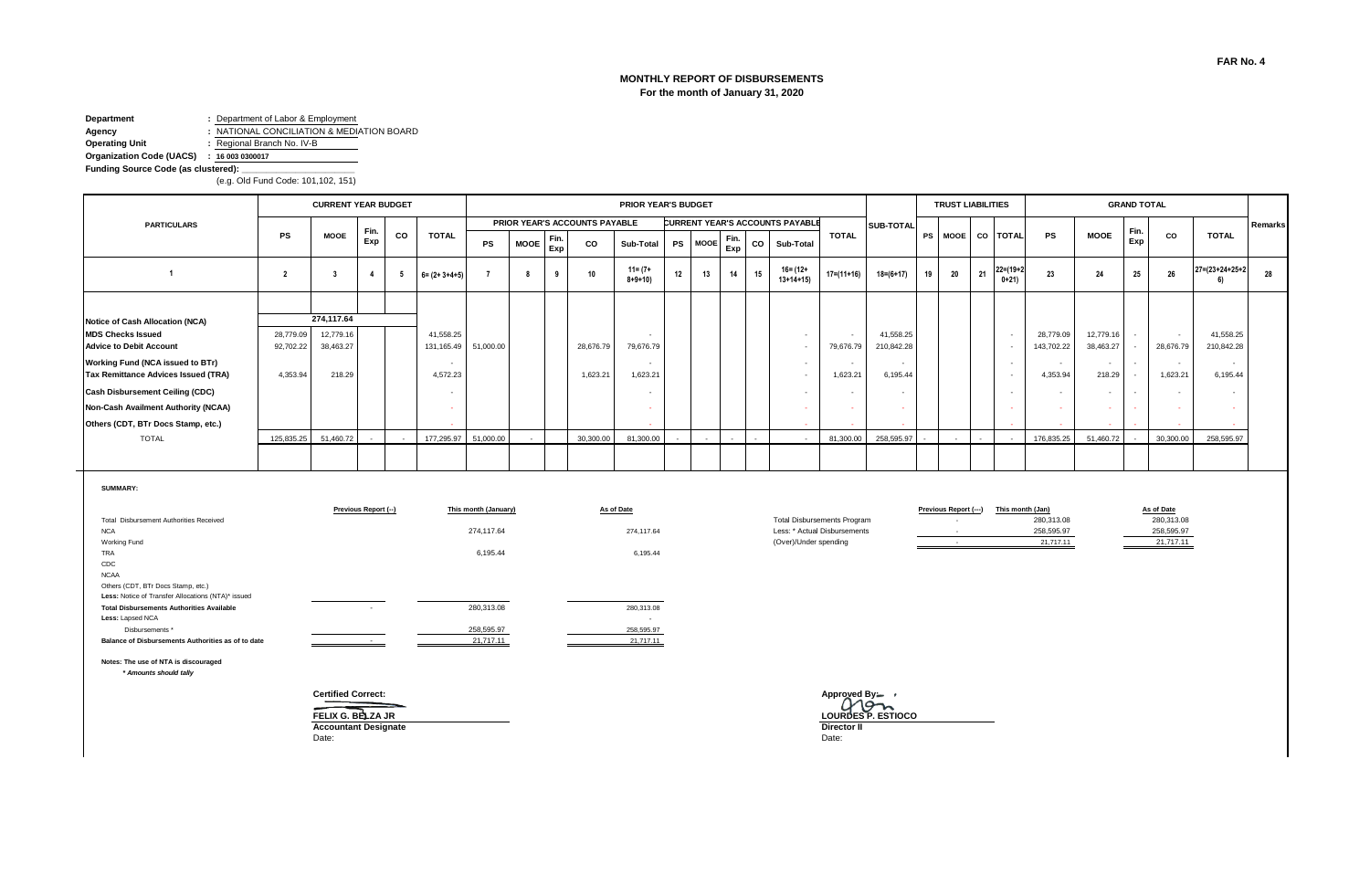# **MONTHLY REPORT OF DISBURSEMENTS For the month of February 29, 2020**

**Department :** Department of Labor & Employment

**Agency :** NATIONAL CONCILIATION & MEDIATION BOARD

**Operating Unit :** Regional Branch No. IV-B

**Organization Code (UACS) : 16 003 0300017**

**Funding Source Code (as clustered):** 

(e.g. Old Fund Code: 101,102, 151)

|                                        |            | <b>CURRENT YEAR BUDGET</b> |                          |                          |                       |    |             |             |                               | <b>PRIOR YEAR'S BUDGET</b>  |        |                          |             |    |                                        |        |                          |            |           | <b>TRUST LIABILITIES</b> |        |                          |            |                          | <b>GRAND TOTAL</b> |                          |                               |         |
|----------------------------------------|------------|----------------------------|--------------------------|--------------------------|-----------------------|----|-------------|-------------|-------------------------------|-----------------------------|--------|--------------------------|-------------|----|----------------------------------------|--------|--------------------------|------------|-----------|--------------------------|--------|--------------------------|------------|--------------------------|--------------------|--------------------------|-------------------------------|---------|
| <b>PARTICULARS</b>                     |            |                            |                          |                          |                       |    |             |             | PRIOR YEAR'S ACCOUNTS PAYABLE |                             |        |                          |             |    | <b>CURRENT YEAR'S ACCOUNTS PAYABLE</b> |        |                          | SUB-TOTAL  |           |                          |        |                          |            |                          |                    |                          |                               | Remarks |
|                                        | <b>PS</b>  | <b>MOOE</b>                | Fin.<br>Exp              | co                       | <b>TOTAL</b>          | PS | <b>MOOE</b> | Fin.<br>Exp | co                            | Sub-Total                   |        | PS MOOF                  | Fin.<br>Exp | co | Sub-Total                              |        | <b>TOTAL</b>             |            | <b>PS</b> | <b>MOOE</b>              |        | CO TOTAL                 | <b>PS</b>  | <b>MOOE</b>              | Fin.<br>Exp        | CO                       | <b>TOTAL</b>                  |         |
|                                        |            |                            | 4                        |                          | $6 = (2 + 3 + 4 + 5)$ |    |             |             | 10                            | $11 = (7 +$<br>$8 + 9 + 10$ | 12     | 13                       | 14          | 15 | 16= (12+<br>$13+14+15$                 |        | $17 = (11 + 16)$         | 18=(6+17)  | 19        | 20                       | 21     | $22 = (19 +$<br>$20+21$  | 23         | 24                       | 25                 | 26                       | $27 = (23 + 24 + 25 +$<br>26) | 28      |
|                                        |            |                            |                          |                          |                       |    |             |             |                               |                             |        |                          |             |    |                                        |        |                          |            |           |                          |        |                          |            |                          |                    |                          |                               |         |
| Notice of Cash Allocation (NCA)        |            | 211,117.66                 |                          |                          |                       |    |             |             |                               |                             |        |                          |             |    |                                        |        |                          |            |           |                          |        |                          |            |                          |                    |                          |                               |         |
| <b>MDS Checks Issued</b>               | 28,779.09  | 8,028.81                   |                          |                          | 36,807.90             |    |             |             |                               | $\sim$                      |        |                          |             |    |                                        |        |                          | 36,807.90  |           |                          |        | $\sim$                   | 28,779.09  | 8,028.81                 |                    | $\sim$                   | 36,807.90                     |         |
| <b>Advice to Debit Account</b>         | 95,247.67  | 73,832.52                  |                          |                          | 169,080.19            |    |             |             |                               | $\sim$                      |        |                          |             |    |                                        |        |                          | 169,080.19 |           |                          |        |                          | 95,247.67  | 73,832.52                |                    | $\sim$                   | 169,080.19                    |         |
| Working Fund (NCA issued to BTr)       |            |                            |                          |                          |                       |    |             |             |                               | $\sim$                      |        |                          |             |    |                                        | $\sim$ |                          |            |           |                          |        | $\sim$                   | $\sim$     | $\overline{\phantom{a}}$ |                    | $\overline{\phantom{a}}$ | $\overline{\phantom{a}}$      |         |
| Tax Remittance Advices Issued (TRA)    | 4,353.94   | 1,291.87                   |                          |                          | 5,645.81              |    |             |             |                               |                             |        |                          |             |    |                                        |        |                          | 5,645.81   |           |                          |        | $\overline{\phantom{a}}$ | 4,353.94   | 1,291.87                 |                    | $\overline{\phantom{a}}$ | 5,645.81                      |         |
| <b>Cash Disbursement Ceiling (CDC)</b> |            |                            |                          |                          |                       |    |             |             |                               |                             |        |                          |             |    |                                        |        |                          |            |           |                          |        |                          | $\sim$     | $\overline{\phantom{a}}$ |                    | $\overline{\phantom{a}}$ | $\overline{\phantom{a}}$      |         |
| Non-Cash Availment Authority (NCAA)    |            |                            |                          |                          |                       |    |             |             |                               |                             |        |                          |             |    |                                        |        |                          |            |           |                          |        |                          |            | ×.                       |                    |                          |                               |         |
| Others (CDT, BTr Docs Stamp, etc.)     |            |                            |                          |                          |                       |    |             |             |                               | <b>College</b>              |        |                          |             |    |                                        | $\sim$ |                          |            |           |                          |        |                          |            |                          |                    | $\sim$                   | $\sim$                        |         |
| <b>TOTAL</b>                           | 128,380.70 | 83,153.20                  | $\overline{\phantom{0}}$ | $\overline{\phantom{0}}$ | 211,533.90            |    |             |             |                               | $\sim$                      | $\sim$ | $\overline{\phantom{a}}$ | $\sim$      |    |                                        | $\sim$ | $\overline{\phantom{a}}$ | 211,533.90 |           | $\sim$                   | $\sim$ | $\sim$                   | 128,380.70 | 83,153.20                |                    | $\sim$                   | 211,533.90                    |         |
|                                        |            |                            |                          |                          |                       |    |             |             |                               |                             |        |                          |             |    |                                        |        |                          |            |           |                          |        |                          |            |                          |                    |                          |                               |         |

#### **SUMMARY:**

|                                                    | <b>Previous Report (January)</b> | This month (February) | As of Date |                                    | Previous Report (Jan) | This month (Feb) | As of Date |
|----------------------------------------------------|----------------------------------|-----------------------|------------|------------------------------------|-----------------------|------------------|------------|
| Total Disbursement Authorities Received            |                                  |                       |            | <b>Total Disbursements Program</b> | 280,313.08            | 216,763.47       | 497,07     |
| <b>NCA</b>                                         | 274.117.64                       | 211.117.66            | 485,235.30 | Less: * Actual Disbursements       | 258,595.97            | 211,533.90       | 470,12     |
| Working Fund                                       |                                  |                       |            | (Over)/Under spending              | 21.717.11             | 5,229.57         | 26,94      |
| <b>TRA</b>                                         | 6,195.44                         | 5,645.81              | 11.841.25  |                                    |                       |                  |            |
| CDC                                                |                                  |                       |            |                                    |                       |                  |            |
| <b>NCAA</b>                                        |                                  |                       |            |                                    |                       |                  |            |
| Others (CDT, BTr Docs Stamp, etc.)                 |                                  |                       |            |                                    |                       |                  |            |
| Less: Notice of Transfer Allocations (NTA)* issued |                                  |                       |            |                                    |                       |                  |            |
| <b>Total Disbursements Authorities Available</b>   | 280.313.08                       | 216.763.47            | 497.076.55 |                                    |                       |                  |            |
| Less: Lapsed NCA                                   |                                  |                       | $\sim$     |                                    |                       |                  |            |
| Disbursements *                                    | 258,595.97                       | 211,533.90            | 470,129.87 |                                    |                       |                  |            |
| Balance of Disbursements Authorities as of to date | 21,717.11                        | 5,229.57              | 26,946.68  |                                    |                       |                  |            |

**Notes: The use of NTA is discouraged**

 *\* Amounts should tally*

**Accountant Designate OIC-D**<br>
Date: Date: Date: Date:

Date: Date:

**Certified Correct: Approved By: FELIX G. BELZA JR FRANCIS A. GONZALO JR FRANCIS A. GONZALO JR ACCOUNTING THE SECOND ACCOUNTING A. GONZALO JR** 

Total Disbursements Program **280,313.08 280,313.08 216,763.47 280,313.08 216,763.47 216,763.47 216,763.47** 

470,129.87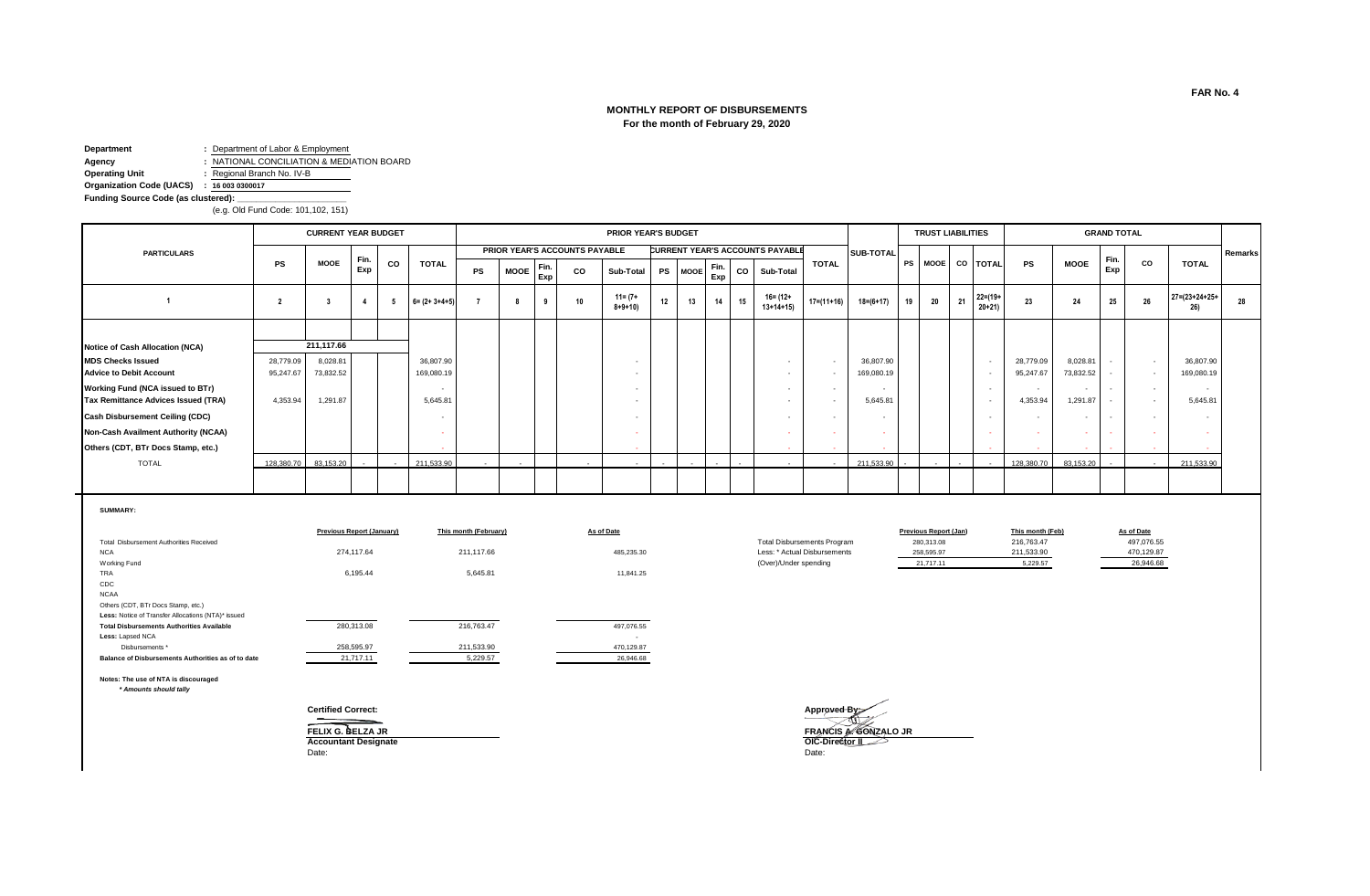#### **MONTHLY REPORT OF DISBURSEMENTS For the month of March 31, 2020**

**Department :** Department of Labor & Employment **Agency :** NATIONAL CONCILIATION & MEDIATION BOARD<br> **Operating Unit :** Regional Branch No. IV-B **Operating Unit :** Regional Branch No. IV-B

**Organization Code (UACS) : 16 003 0300017**

**Funding Source Code (as clustered): \_\_\_\_\_\_\_\_\_\_\_\_\_\_\_\_\_\_\_\_\_\_\_**

(e.g. Old Fund Code: 101,102, 151)

|                                                                                |            | <b>CURRENT YEAR BUDGET</b> |             |     |                          |           |             |             |                               | PRIOR YEAR'S BUDGET     |           |             |             |    |                                        |              |                        |    | <b>TRUST LIABILITIES</b> |                            |                                       |                                      | <b>GRAND TOTAL</b> |                  |                           |         |
|--------------------------------------------------------------------------------|------------|----------------------------|-------------|-----|--------------------------|-----------|-------------|-------------|-------------------------------|-------------------------|-----------|-------------|-------------|----|----------------------------------------|--------------|------------------------|----|--------------------------|----------------------------|---------------------------------------|--------------------------------------|--------------------|------------------|---------------------------|---------|
| <b>PARTICULARS</b>                                                             |            |                            |             |     |                          |           |             |             | PRIOR YEAR'S ACCOUNTS PAYABLE |                         |           |             |             |    | <b>CURRENT YEAR'S ACCOUNTS PAYABLE</b> |              | <b>SUB-TOTAL</b>       |    |                          |                            |                                       |                                      |                    |                  |                           | Remarks |
|                                                                                | <b>PS</b>  | <b>MOOE</b>                | Fin.<br>Exp | CO  | <b>TOTAL</b>             | <b>PS</b> | <b>MOOE</b> | Fin.<br>Exp | CO                            | Sub-Total               | <b>PS</b> | <b>MOOE</b> | Fin.<br>Exp |    | CO Sub-Total                           | <b>TOTAL</b> |                        |    |                          | PS MOOE CO TOTAL           | PS                                    | <b>MOOE</b>                          | Fin.<br>Exp        | <b>CO</b>        | <b>TOTAL</b>              |         |
|                                                                                |            |                            |             | - 5 | $6 = (2 + 3 + 4 + 5)$    |           |             |             |                               | 11= (7+<br>$8 + 9 + 10$ | 12        | 13          | 14          | 15 | 16= (12+<br>$13+14+15$                 | $17=(11+16)$ | $18 = (6 + 17)$        | 19 | 20                       | $22 = (19 + 2)$<br>$0+21)$ | 23                                    | 24                                   | 25                 | 26               | $27 = (23 + 24 + 25 + 2)$ | 28      |
|                                                                                |            |                            |             |     |                          |           |             |             |                               |                         |           |             |             |    |                                        |              |                        |    |                          |                            |                                       |                                      |                    |                  |                           |         |
| Notice of Cash Allocation (NCA)                                                |            | 211,117.66                 |             |     |                          |           |             |             |                               |                         |           |             |             |    |                                        |              |                        |    |                          |                            |                                       |                                      |                    |                  |                           |         |
| <b>MDS Checks Issued</b><br><b>Advice to Debit Account</b>                     | 99,231.63  | 5,718.75<br>126,825.78     |             |     | 5,718.75<br>226,057.41   |           |             |             |                               |                         |           |             |             |    | $\overline{\phantom{a}}$               |              | 5,718.75<br>226,057.41 |    |                          | $\sim$<br>$\sim$           | $\overline{\phantom{a}}$<br>99,231.63 | 5,718.75<br>126,825.78               |                    | $\sim$<br>$\sim$ | 5,718.75<br>226,057.41    |         |
| <b>Working Fund (NCA issued to BTr)</b><br>Tax Remittance Advices Issued (TRA) | 4,353.94   | 2,462.06                   |             |     | $\sim$<br>6,816.00       |           |             |             |                               |                         |           |             |             |    | $\overline{\phantom{a}}$               |              | 6,816.00               |    |                          | $\sim$                     | $\sim$<br>4,353.94                    | $\overline{\phantom{a}}$<br>2,462.06 |                    | $\sim$<br>$\sim$ | $\sim$<br>6,816.00        |         |
| <b>Cash Disbursement Ceiling (CDC)</b>                                         |            |                            |             |     | $\overline{\phantom{a}}$ |           |             |             |                               |                         |           |             |             |    |                                        |              |                        |    |                          |                            |                                       |                                      |                    | $\sim$           |                           |         |
| Non-Cash Availment Authority (NCAA)                                            |            |                            |             |     |                          |           |             |             |                               |                         |           |             |             |    |                                        |              |                        |    |                          |                            |                                       | $\sim$                               |                    |                  |                           |         |
| Others (CDT, BTr Docs Stamp, etc.)                                             |            |                            |             |     | $\sim$                   |           |             |             |                               | $\sim$                  |           |             |             |    | and the                                | $\sim$       |                        |    |                          |                            |                                       | $\sim$                               |                    | <b>Section</b>   | <b>Contract</b>           |         |
| <b>TOTAL</b>                                                                   | 103,585.57 | 135,006.59                 |             |     | 238,592.16               |           |             |             | $\sim$                        | $\sim$                  |           |             |             |    |                                        | $\sim$       | 238,592.16             |    |                          |                            |                                       | 103,585.57    135,006.59             |                    | $\sim$           | 238,592.16                |         |
|                                                                                |            |                            |             |     |                          |           |             |             |                               |                         |           |             |             |    |                                        |              |                        |    |                          |                            |                                       |                                      |                    |                  |                           |         |

**SUMMARY:**

|                                                    | <b>Previous Report (February)</b> | This month (March) | <b>As of Date</b> |                                    | <b>Previous Report (Feb)</b> | This month (Mar) | As of Date |
|----------------------------------------------------|-----------------------------------|--------------------|-------------------|------------------------------------|------------------------------|------------------|------------|
| Total Disbursement Authorities Received            |                                   |                    |                   | <b>Total Disbursements Program</b> | 497,076.55                   | 217,933.66       | 715,010.21 |
| <b>NCA</b>                                         | 485,235.30                        | 211,117.66         | 696,352.96        | Less: * Actual Disbursements       | 470,129.87                   | 238,592.16       | 708,722.03 |
| Working Fund                                       |                                   |                    |                   | (Over)/Under spending              | 26,946.68                    | (20,658.50)      | 6,288.18   |
| TRA                                                | 11,841.25                         | 6,816.00           | 18,657.25         |                                    |                              |                  |            |
| CDC                                                |                                   |                    |                   |                                    |                              |                  |            |
| <b>NCAA</b>                                        |                                   |                    |                   |                                    |                              |                  |            |
| Others (CDT, BTr Docs Stamp, etc.)                 |                                   |                    |                   |                                    |                              |                  |            |
| Less: Notice of Transfer Allocations (NTA)* issued |                                   |                    |                   |                                    |                              |                  |            |
| <b>Total Disbursements Authorities Available</b>   | 497,076.55                        | 217,933.66         | 715.010.21        |                                    |                              |                  |            |
| Less: Lapsed NCA                                   |                                   |                    | $\sim$            |                                    |                              |                  |            |
| Disbursements *                                    | 470,129.87                        | 238,592.16         | 708,722.03        |                                    |                              |                  |            |
| Balance of Disbursements Authorities as of to date | 26,946.68                         | (20, 658.50)       | 6,288.18          |                                    |                              |                  |            |

 *\* Amounts should tally*

**FELIX G. BELZA JR**<br> **Accountant Designate OIC-D**<br>
Date: Date: Date: Date: Date:

**Certified Correct: Approved By: FRANCIS A GONZALO JR**<br> **OIC-Director II** 

708,722.03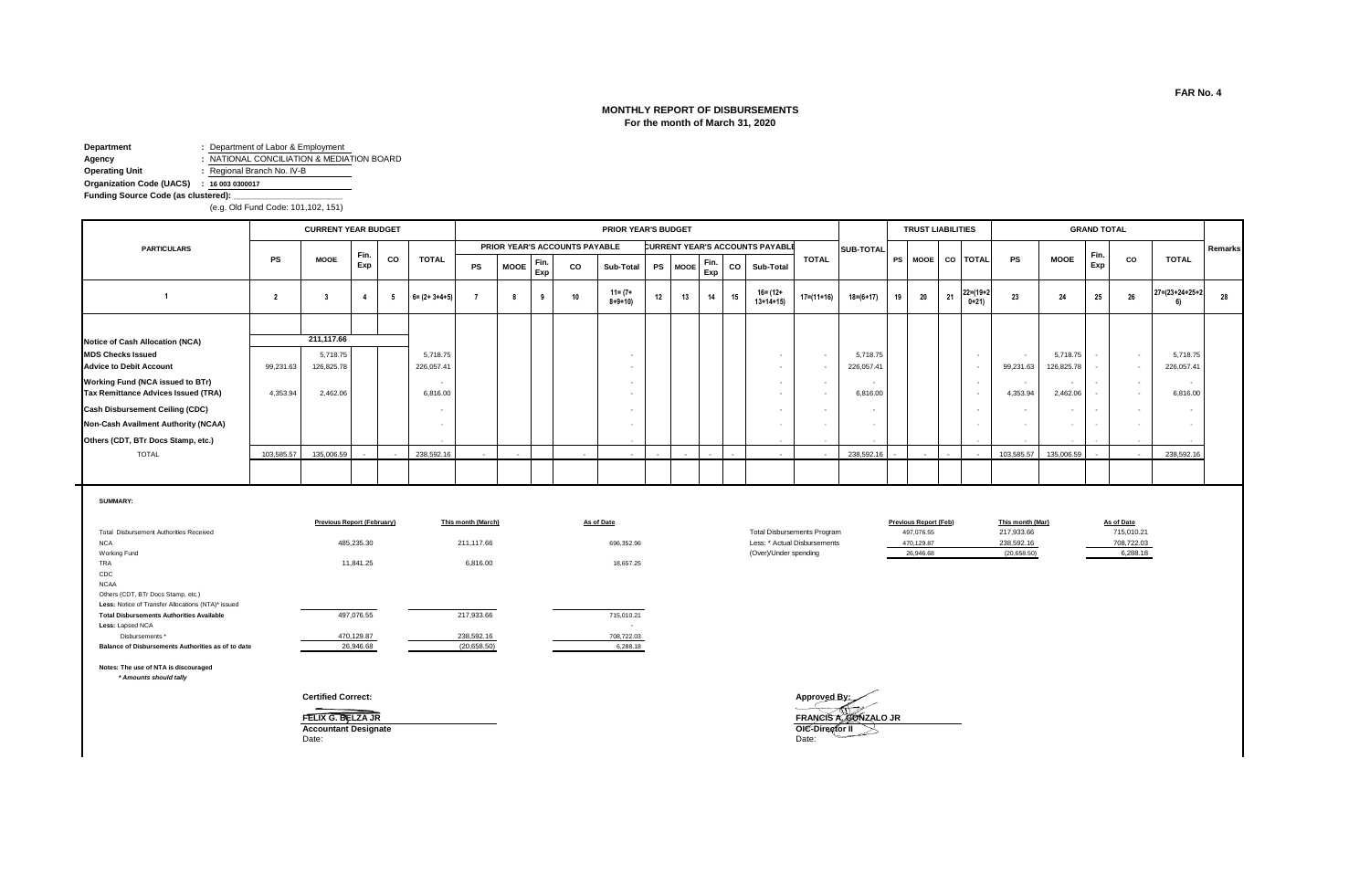# **MONTHLY REPORT OF DISBURSEMENTS For the month of April 30, 2020**

**Department :** Department of Labor & Employment **Agency :** NATIONAL CONCILIATION & MEDIATION BOARD<br> **Operating Unit :** Regional Branch No. IV-B **Operating Unit :** Regional Branch No. IV-B

**Organization Code (UACS) : 16 003 0300017 Funding Source Code (as clustered): \_\_\_\_\_\_\_\_\_\_\_\_\_\_\_\_\_\_\_\_\_\_\_**

(e.g. Old Fund Code: 101,102, 151)

|                                                                                |            | <b>CURRENT YEAR BUDGET</b> |              |    |                       |    |             |             |                               | <b>PRIOR YEAR'S BUDGET</b> |        |         |             |    |    |                                        |              |             |           | <b>TRUST LIABILITIES</b> |    |                           |                                        |                                      | <b>GRAND TOTAL</b> |                          |                |         |
|--------------------------------------------------------------------------------|------------|----------------------------|--------------|----|-----------------------|----|-------------|-------------|-------------------------------|----------------------------|--------|---------|-------------|----|----|----------------------------------------|--------------|-------------|-----------|--------------------------|----|---------------------------|----------------------------------------|--------------------------------------|--------------------|--------------------------|----------------|---------|
| <b>PARTICULARS</b>                                                             |            |                            |              |    |                       |    |             |             | PRIOR YEAR'S ACCOUNTS PAYABLE |                            |        |         |             |    |    | <b>CURRENT YEAR'S ACCOUNTS PAYABLE</b> |              | SUB-TOTAL   |           |                          |    |                           |                                        |                                      |                    |                          |                | Remarks |
|                                                                                | PS         | <b>MOOE</b>                | Fin.<br>Exp  | CO | <b>TOTAL</b>          | PS | <b>MOOE</b> | Fin.<br>Exp | co                            | Sub-Total                  |        | PS MOOE | Fin.<br>Exp |    | CO | Sub-Total                              | <b>TOTAL</b> |             | <b>PS</b> |                          |    | MOOE CO TOTAL             | PS                                     | <b>MOOE</b>                          | Fin.<br>Exp        | CO                       | <b>TOTAL</b>   |         |
|                                                                                | - 2        |                            | $\mathbf{A}$ |    | $6 = (2 + 3 + 4 + 5)$ |    |             |             | 10                            | 11= (7+<br>$8 + 9 + 10$    | 12     | 13      |             | 14 | 15 | $16 = (12 +$<br>$13+14+15$             | 17=(11+16)   | $18=(6+17)$ | 19        | 20                       | 21 | $22 = (19 + 2)$<br>$0+21$ | 23                                     | 24                                   | -25                | 26                       | 27=(23+24+25+2 | 28      |
|                                                                                |            |                            |              |    |                       |    |             |             |                               |                            |        |         |             |    |    |                                        |              |             |           |                          |    |                           |                                        |                                      |                    |                          |                |         |
| Notice of Cash Allocation (NCA)                                                |            | 346,000.30                 |              |    |                       |    |             |             |                               |                            |        |         |             |    |    |                                        |              |             |           |                          |    |                           |                                        |                                      |                    |                          |                |         |
| <b>MDS Checks Issued</b><br><b>Advice to Debit Account</b>                     | 108,990.00 | 38,063.98                  |              |    | 147,053.98            |    |             |             |                               |                            |        |         |             |    |    |                                        |              | 147,053.98  |           |                          |    | $\sim$                    | $\overline{\phantom{a}}$<br>108,990.00 | $\sim$<br>38,063.98                  |                    | $\overline{a}$<br>$\sim$ | 147,053.98     |         |
| <b>Working Fund (NCA issued to BTr)</b><br>Tax Remittance Advices Issued (TRA) | 4,353.94   | 2,015.37                   |              |    | $\sim$<br>6,369.31    |    |             |             |                               |                            |        |         |             |    |    |                                        |              | 6,369.31    |           |                          |    | $\sim$<br>$\sim$          | 4,353.94                               | $\overline{\phantom{a}}$<br>2,015.37 |                    | $\sim$<br>$\sim$         | 6,369.31       |         |
| <b>Cash Disbursement Ceiling (CDC)</b>                                         |            |                            |              |    |                       |    |             |             |                               |                            |        |         |             |    |    |                                        |              |             |           |                          |    |                           |                                        | $\sim$                               |                    |                          |                |         |
| Non-Cash Availment Authority (NCAA)                                            |            |                            |              |    |                       |    |             |             |                               |                            |        |         |             |    |    |                                        |              |             |           |                          |    |                           |                                        | $\sim$                               |                    |                          |                |         |
| Others (CDT, BTr Docs Stamp, etc.)                                             |            |                            |              |    |                       |    |             |             |                               | $\sim$                     |        |         |             |    |    | $\sim$                                 | $\sim$       |             |           |                          |    |                           |                                        | $\sim$                               |                    |                          |                |         |
| <b>TOTAL</b>                                                                   | 113,343.94 | 40,079.35                  |              |    | 153,423.29            |    | $\sim$      |             | $\overline{\phantom{a}}$      | $\sim$                     | $\sim$ | $\sim$  | $\sim$      |    |    | $\sim$                                 | $\sim$       | 153,423.29  |           |                          |    |                           | 113,343.94                             | 40,079.35                            |                    | $\sim$                   | 153,423.29     |         |
|                                                                                |            |                            |              |    |                       |    |             |             |                               |                            |        |         |             |    |    |                                        |              |             |           |                          |    |                           |                                        |                                      |                    |                          |                |         |

**SUMMARY:**

|                                                    | <b>Previous Report (Mar)</b> | This month (Apr) | As of Date   |                                    | <b>Previous Report (Mar)</b> | This month (Apr) | As of Date |
|----------------------------------------------------|------------------------------|------------------|--------------|------------------------------------|------------------------------|------------------|------------|
| Total Disbursement Authorities Received            |                              |                  |              | <b>Total Disbursements Program</b> | 715.010.21                   | 352,369.61       | 1,067,37   |
| <b>NCA</b>                                         | 696,352.96                   | 346,000.30       | 1,042,353.26 | Less: * Actual Disbursements       | 708,722.03                   | 153,423.29       | 862,14     |
| Working Fund                                       |                              |                  |              | (Over)/Under spending              | 6,288.18                     | 198,946.32       | 205,23     |
| <b>TRA</b>                                         | 18,657.25                    | 6,369.31         | 25,026.56    |                                    |                              |                  |            |
| CDC                                                |                              |                  |              |                                    |                              |                  |            |
| <b>NCAA</b>                                        |                              |                  |              |                                    |                              |                  |            |
| Others (CDT, BTr Docs Stamp, etc.)                 |                              |                  |              |                                    |                              |                  |            |
| Less: Notice of Transfer Allocations (NTA)* issued |                              |                  |              |                                    |                              |                  |            |
| <b>Total Disbursements Authorities Available</b>   | 715,010.21                   | 352,369.61       | 1,067,379.82 |                                    |                              |                  |            |
| Less: Lapsed NCA                                   | 6,288.18                     |                  | 6,288.18     |                                    |                              |                  |            |
| Disbursements *                                    | 708,722.03                   | 153,423.29       | 862,145.32   |                                    |                              |                  |            |
| Balance of Disbursements Authorities as of to date |                              | 198,946.32       | 198,946.32   |                                    |                              |                  |            |
|                                                    |                              |                  |              |                                    |                              |                  |            |

| 352.369.61<br><b>Total Disbursements Program</b><br>715.010.21 | As of Date   |
|----------------------------------------------------------------|--------------|
|                                                                | 1.067.379.82 |
| Less: * Actual Disbursements<br>153.423.29<br>708.722.03       | 862.145.32   |
| (Over)/Under spending<br>6.288.18<br>198,946.32                | 205.234.50   |

862,145.32

**Notes: The use of NTA is discouraged**

 *\* Amounts should tally*

**FELIX G. BEUZA JR<br>Accountant Designate OIC-D**<br>Date: Date: Date: Date: Date:

**Certified Correct: Approved By: FRANCIS A. GONZALO JR**<br>**OIC-Director II**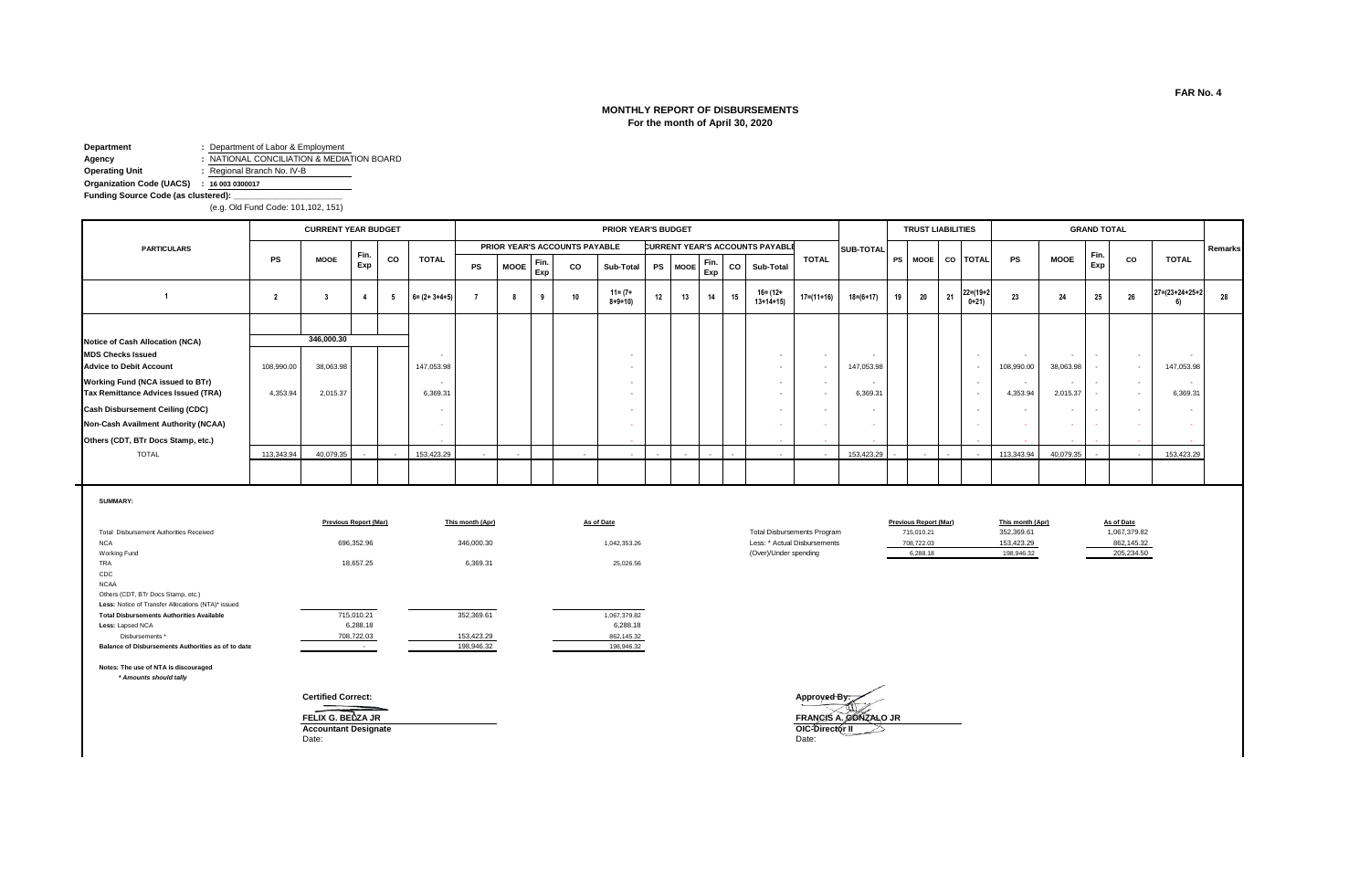# **MONTHLY REPORT OF DISBURSEMENTS For the month of May 31, 2020**

**Department :** Department of Labor & Employment **Agency :** NATIONAL CONCILIATION & MEDIATION BOARD<br> **Operating Unit :** Regional Branch No. IV-B **Operating Unit :** Regional Branch No. IV-B

**Organization Code (UACS) : 16 003 0300017**

**Funding Source Code (as clustered): \_\_\_\_\_\_\_\_\_\_\_\_\_\_\_\_\_\_\_\_\_\_\_**

(e.g. Old Fund Code: 101,102, 151)

|                                         |            | <b>CURRENT YEAR BUDGET</b> |             |        |                          |           |             |             |                               | PRIOR YEAR'S BUDGET         |           |             |             |      |                                        |                |                  |    | <b>TRUST LIABILITIES</b> |    |                          |                          |                          | <b>GRAND TOTAL</b> |                          |                |         |
|-----------------------------------------|------------|----------------------------|-------------|--------|--------------------------|-----------|-------------|-------------|-------------------------------|-----------------------------|-----------|-------------|-------------|------|----------------------------------------|----------------|------------------|----|--------------------------|----|--------------------------|--------------------------|--------------------------|--------------------|--------------------------|----------------|---------|
| <b>PARTICULARS</b>                      |            |                            |             |        |                          |           |             |             | PRIOR YEAR'S ACCOUNTS PAYABLE |                             |           |             |             |      | <b>CURRENT YEAR'S ACCOUNTS PAYABLE</b> |                | <b>SUB-TOTAL</b> |    |                          |    |                          |                          |                          |                    |                          |                | Remarks |
|                                         | <b>PS</b>  | <b>MOOE</b>                | Fin.<br>Exp | CO     | <b>TOTAL</b>             | <b>PS</b> | <b>MOOE</b> | Fin.<br>Exp | co                            | Sub-Total                   | <b>PS</b> | <b>MOOE</b> | Fin.<br>Exp | co l | <b>Sub-Total</b>                       | <b>TOTAL</b>   |                  |    |                          |    | PS MOOE CO TOTAL         | PS                       | <b>MOOE</b>              | Fin<br>Exp         | CO                       | <b>TOTAL</b>   |         |
|                                         |            |                            |             | 5      | $6 = (2 + 3 + 4 + 5)$    |           |             | 9           | 10                            | $11 = (7 +$<br>$8 + 9 + 10$ | 12        | 13          | 14          | 15   | 16= (12+<br>$13+14+15$                 | $17=(11+16)$   | $18 = (6 + 17)$  | 19 | 20                       | 21 | $22=(19+2)$<br>$0+21$    | 23                       | 24                       | 25                 | 26                       | 27=(23+24+25+2 | 28      |
|                                         |            |                            |             |        |                          |           |             |             |                               |                             |           |             |             |      |                                        |                |                  |    |                          |    |                          |                          |                          |                    |                          |                |         |
| Notice of Cash Allocation (NCA)         |            | 564,627.88                 |             |        |                          |           |             |             |                               |                             |           |             |             |      |                                        |                |                  |    |                          |    |                          |                          |                          |                    |                          |                |         |
| <b>MDS Checks Issued</b>                |            |                            |             |        | $\sim$                   |           |             |             |                               |                             |           |             |             |      |                                        |                |                  |    |                          |    |                          |                          |                          |                    | $\overline{\phantom{a}}$ |                |         |
| <b>Advice to Debit Account</b>          | 231,469.32 | 15,343.33                  |             |        | 246,812.65               |           |             |             |                               |                             |           |             |             |      |                                        |                | 246,812.65       |    |                          |    |                          | 231,469.32               | 15,343.33                |                    | $\sim$                   | 246,812.65     |         |
| <b>Working Fund (NCA issued to BTr)</b> |            |                            |             |        | $\sim$                   |           |             |             |                               |                             |           |             |             |      |                                        | $\sim$         |                  |    |                          |    | $\overline{\phantom{a}}$ | $\overline{\phantom{a}}$ | $\overline{\phantom{a}}$ |                    | $\sim$                   | $\sim$         |         |
| Tax Remittance Advices Issued (TRA)     | 4,353.94   |                            |             |        | 4,353.94                 |           |             |             |                               |                             |           |             |             |      |                                        |                | 4,353.94         |    |                          |    |                          | 4,353.94                 | $\sim$                   |                    | $\sim$                   | 4,353.94       |         |
| <b>Cash Disbursement Ceiling (CDC)</b>  |            |                            |             |        | $\overline{\phantom{a}}$ |           |             |             |                               |                             |           |             |             |      |                                        |                |                  |    |                          |    |                          |                          |                          |                    |                          |                |         |
| Non-Cash Availment Authority (NCAA)     |            |                            |             |        |                          |           |             |             |                               |                             |           |             |             |      |                                        |                |                  |    |                          |    |                          |                          | $\sim$                   |                    |                          |                |         |
| Others (CDT, BTr Docs Stamp, etc.)      |            |                            |             |        | $\sim$                   |           |             |             |                               |                             |           |             |             |      |                                        |                |                  |    |                          |    |                          |                          | $\sim$                   |                    |                          |                |         |
| <b>TOTAL</b>                            | 235,823.26 | 15,343.33                  |             | $\sim$ | 251,166.59               |           | $\sim$      |             | $\sim$                        | $\sim$                      | $\sim$    | $\sim$      |             |      | $\sim$                                 | <b>Service</b> | 251,166.59       |    | $\overline{\phantom{a}}$ |    | $\sim$                   | 235,823.26               | 15,343.33                |                    | $\sim$ 100 $\mu$         | 251,166.59     |         |
|                                         |            |                            |             |        |                          |           |             |             |                               |                             |           |             |             |      |                                        |                |                  |    |                          |    |                          |                          |                          |                    |                          |                |         |

**SUMMARY:**

|                                                    | <b>Previous Report (Apr)</b> | This month (May) | <b>As of Date</b> |                                    | <b>Previous Report (Apr)</b> | This month (May) | As of Date |
|----------------------------------------------------|------------------------------|------------------|-------------------|------------------------------------|------------------------------|------------------|------------|
| Total Disbursement Authorities Received            |                              |                  |                   | <b>Total Disbursements Program</b> | 1,067,379.82                 | 568,981.82       | 1,636,36   |
| <b>NCA</b>                                         | 1,042,353.26                 | 564.627.88       | 1,606,981.14      | Less: * Actual Disbursements       | 862,145.32                   | 251,166.59       | 1,113,31   |
| Working Fund                                       |                              |                  |                   | (Over)/Under spending              | 205.234.50                   | 317,815.23       | 523,04     |
| <b>TRA</b>                                         | 25,026.56                    | 4,353.94         | 29,380.50         |                                    |                              |                  |            |
| CDC                                                |                              |                  |                   |                                    |                              |                  |            |
| <b>NCAA</b>                                        |                              |                  |                   |                                    |                              |                  |            |
| Others (CDT, BTr Docs Stamp, etc.)                 |                              |                  |                   |                                    |                              |                  |            |
| Less: Notice of Transfer Allocations (NTA)* issued |                              |                  |                   |                                    |                              |                  |            |
| <b>Total Disbursements Authorities Available</b>   | 1,067,379.82                 | 568,981.82       | 1,636,361.64      |                                    |                              |                  |            |
| Less: Lapsed NCA                                   | 6,288.18                     |                  | 6,288.18          |                                    |                              |                  |            |
| Disbursements *                                    | 862,145.32                   | 251,166.59       | 1,113,311.91      |                                    |                              |                  |            |
| Balance of Disbursements Authorities as of to date | 198,946.32                   | 317,815.23       | 516,761.55        |                                    |                              |                  |            |
|                                                    |                              |                  |                   |                                    |                              |                  |            |

**Notes: The use of NTA is discouraged**

 *\* Amounts should tally*

Date: Date:

**Certified Correct: Approved By:** đĩ **ACCOUNTER C. BELZA JR<br>
Accountant Designate**<br>
Date: Date:<br>
Date:<br>
Date: **FELIX G. BELZA JR FRANCIS A. GONZALO JR**

1,113,311.91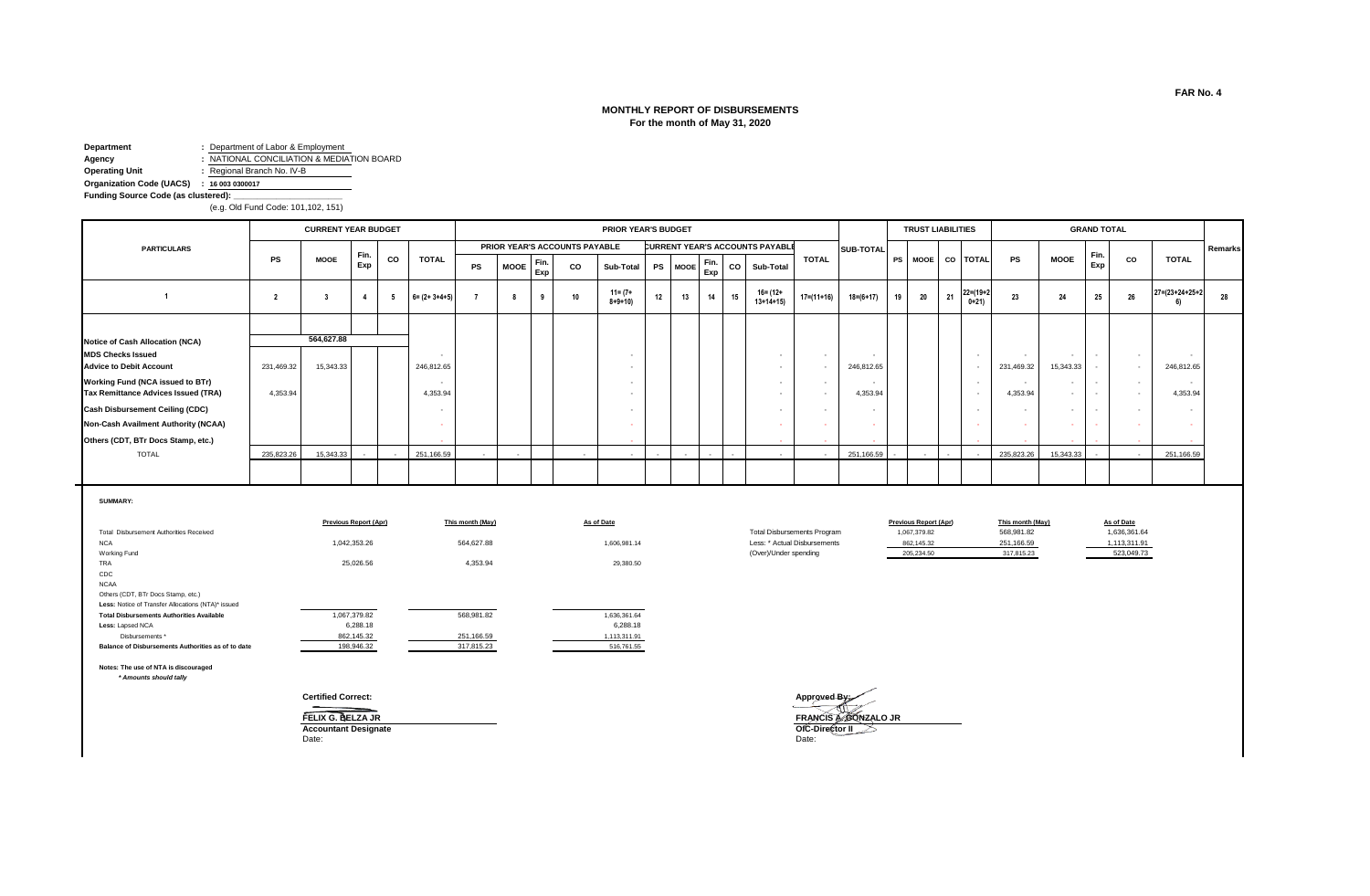#### **MONTHLY REPORT OF DISBURSEMENTS For the month of June 30, 2020**

**Department :** Department of Labor & Employment<br>**Agency :** NATIONAL CONCILIATION & MEDIAT **Agency**<br> **Agency b i MATIONAL CONCILIATION & MEDIA**TION BOARD<br> **Operating Unit c Regional Branch No. IV-B Operating Unit :** Regional Branch No. IV-B **Organization Code (UACS) : 16 003 0300017** Funding Source Code (as clustered): (e.g. Old Fund Code: 101,102, 151)

 *\* Amounts should tally*

**PS MOOE Fin. Exp CO Sub-Total PS MOOE Fin. Exp CO Sub-Total <sup>2</sup> <sup>3</sup> <sup>4</sup> 5 6= (2+ 3+4+5) <sup>7</sup> <sup>8</sup> <sup>9</sup> <sup>10</sup> 11= (7+ 8+9+10) <sup>12</sup> <sup>13</sup> <sup>14</sup> <sup>15</sup> 16= (12+ 13+14+15) 17=(11+16) 18=(6+17) <sup>19</sup> <sup>20</sup> <sup>21</sup> 22=(19+**  $22=(19+21)$ **<sup>23</sup> <sup>24</sup> <sup>25</sup> <sup>26</sup> 27=(23+24+25+2 6) 28 Notice of Cash Allocation (NCA) MDS Checks Issued** 104,734.02 102,083.39 206,817.41 - - - 206,817.41 - 104,734.02 102,083.39 - - 206,817.41 **Advice to Debit Account** 121,567.97 62,667.37 147,737.50 331,972.84 - - - 331,972.84 - 121,567.97 62,667.37 - ######### 331,972.84 **Working Fund (NCA issued to BTr)** - - - - - - - - - - - - **Tax Remittance Advices Issued (TRA)** 5,657.32 6,446.10 8,362.50 20,465.52 | | | | | | | | | | | | | 20,465.52 | ا ـ - <mark>Cash Disbursement Ceiling (CDC) من السابق التي يقط التي تعليم التي يقط التي تعليم التي يقط التي يقط التي ت</mark> **Non-Cash Availment Authority (NCAA)** - - - - - - - - - - - **Others (CDT, BTr Docs Stamp, etc.)** TOTAL 231,959.31 171,196.86 - 156,100.00 559,256.17 - - - - - - - - - - 559,256.17 - - - - 231,959.31 171,196.86 - ######### 559,256.17 **SUMMARY: PRIOR YEAR'S BUDGET PRIOR YEAR'S ACCOUNTS PAYABLE CURRENT YEAR'S ACCOUNTS PAYABLE** SUB-TOTAL **TOTAL CURRENT YEAR BUDGET Remarks TOTAL PARTICULARS PS TRUST LIABILITIES GRAND TOTAL MOOE Fin. Exp CO TOTAL PS MOOE Fin. Exp CO 1 214,452.95 CO TOTAL PS MOOE**

|                                                    | <b>Previous Report (May)</b> | This month (June) | As of Date                                                                                                              |                                    | <b>Previous Report (May)</b> | This month (June) | As of Date |
|----------------------------------------------------|------------------------------|-------------------|-------------------------------------------------------------------------------------------------------------------------|------------------------------------|------------------------------|-------------------|------------|
| Total Disbursement Authorities Received            |                              |                   |                                                                                                                         | <b>Total Disbursements Program</b> | 1,636,361.64                 | 234,918.87        | 1,871,28   |
| <b>NCA</b>                                         | 1.606.981.14                 | 214.452.95        | 1,821,434.09                                                                                                            | Less: * Actual Disbursements       | 1,113,311.91                 | 559,256.17        | 1,672,56   |
| Working Fund                                       |                              |                   |                                                                                                                         | (Over)/Under spending              | 523,049.73                   | (324, 337, 30)    | 198,71     |
| <b>TRA</b>                                         | 29,380.50                    | 20,465.92         | 49,846.42                                                                                                               |                                    |                              |                   |            |
| CDC                                                |                              |                   |                                                                                                                         |                                    |                              |                   |            |
| <b>NCAA</b>                                        |                              |                   |                                                                                                                         |                                    |                              |                   |            |
| Others (CDT, BTr Docs Stamp, etc.)                 |                              |                   |                                                                                                                         |                                    |                              |                   |            |
| Less: Notice of Transfer Allocations (NTA)* issued |                              |                   |                                                                                                                         |                                    |                              |                   |            |
| <b>Total Disbursements Authorities Available</b>   | 1.636.361.64                 | 234.918.87        | 1,871,280.51                                                                                                            |                                    |                              |                   |            |
| Less: Lapsed NCA                                   | 6,288.18                     | 192.424.25        | 198,712.43                                                                                                              |                                    |                              |                   |            |
| Disbursements *                                    | 1,113,311.91                 | 559,256.17        | 1,672,568.08                                                                                                            |                                    |                              |                   |            |
| Balance of Disbursements Authorities as of to date | 516,761.55                   | (516, 761.55)     | <u> The Communication of the Communication of the Communication of the Communication of the Communication of the Co</u> |                                    |                              |                   |            |
| Notes: The use of NTA is discoursed.               |                              |                   |                                                                                                                         |                                    |                              |                   |            |

Date: Date:

بيز Certified Correct: **Approved By:** المستقادة المستقادة المستقدمة المستقدمة المستقدمة المستقدمة المستقدمة المستقدمة

**Accountant Designate COIC-Director II**<br>
Date: Date: Date: Date: Date: Date: Date: Date: Date: Date: Date: Date: Date: Date: Date: Date: Date: Date: Date: Date: Date: Date: Date: Date: Date: Date: Date: Date: Date: Date: **FELIX G. BELZA JR FRANCIS A. GONZALO JR**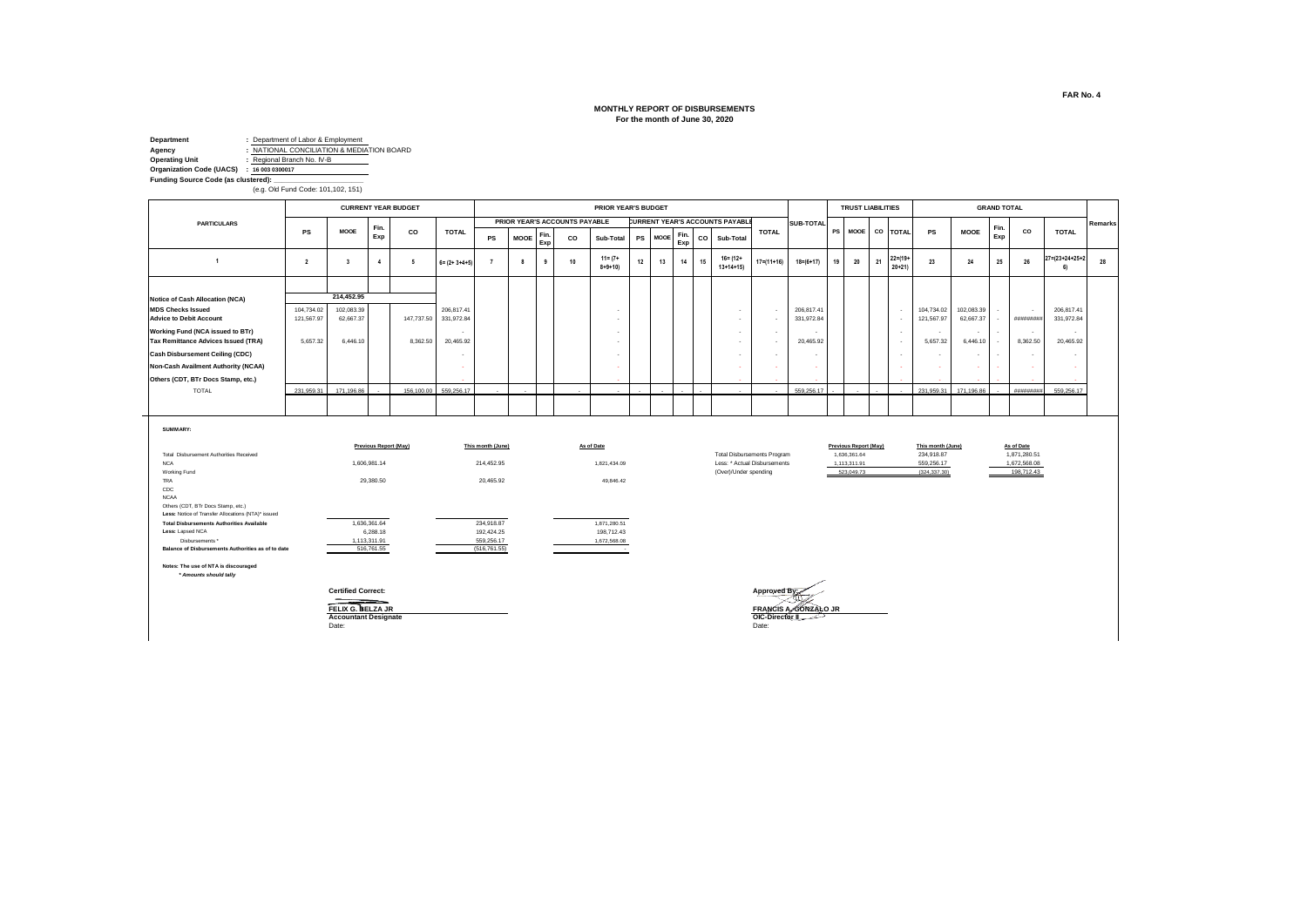# **MONTHLY REPORT OF DISBURSEMENTS For the month of July 31, 2020**

**Department :** Department of Labor & Employment **Agency :** NATIONAL CONCILIATION & MEDIATION BOARD **Operating Unit :** Regional Branch No. IV-B

**Organization Code (UACS) : 16 003 0300017** Funding Source Code (as clustered):

(e.g. Old Fund Code: 101,102, 151)

|                                        |            |             |      | <b>CURRENT YEAR BUDGET</b> |                       |           |             |             |                               | PRIOR YEAR'S BUDGET         |    |         |             |    |                                 |                  |                  |    | <b>TRUST LIABILITIES</b> |        |                           |            |             | <b>GRAND TOTAL</b> |           |                               |         |
|----------------------------------------|------------|-------------|------|----------------------------|-----------------------|-----------|-------------|-------------|-------------------------------|-----------------------------|----|---------|-------------|----|---------------------------------|------------------|------------------|----|--------------------------|--------|---------------------------|------------|-------------|--------------------|-----------|-------------------------------|---------|
| <b>PARTICULARS</b>                     |            |             | Fin. |                            |                       |           |             |             | PRIOR YEAR'S ACCOUNTS PAYABLE |                             |    |         |             |    | CURRENT YEAR'S ACCOUNTS PAYABLE |                  | <b>SUB-TOTAL</b> |    |                          |        |                           |            |             | Fin.               |           |                               | Remarks |
|                                        | <b>PS</b>  | <b>MOOE</b> | Exp  | CO                         | <b>TOTAL</b>          | <b>PS</b> | <b>MOOE</b> | Fin.<br>Exp | CO                            | Sub-Total                   |    | PS MOOE | Fin.<br>Exp | CO | Sub-Total                       | <b>TOTAL</b>     |                  |    | PS MOOE CO TOTAL         |        |                           | <b>PS</b>  | <b>MOOE</b> | Exp                | <b>CO</b> | <b>TOTAL</b>                  |         |
|                                        |            |             |      |                            | $6 = (2 + 3 + 4 + 5)$ |           | 8           |             | 10                            | $11 = (7 +$<br>$8 + 9 + 10$ | 12 | 13      | 14          | 15 | 16= (12+<br>$13+14+15$          | $17 = (11 + 16)$ | $18 = (6 + 17)$  | 19 | 20                       | 21     | $22 = (19 +$<br>$20 + 21$ | 23         | 24          | 25                 | 26        | $27 = (23 + 24 + 25 +$<br>26) | 28      |
|                                        |            |             |      |                            |                       |           |             |             |                               |                             |    |         |             |    |                                 |                  |                  |    |                          |        |                           |            |             |                    |           |                               |         |
| Notice of Cash Allocation (NCA)        |            | 262,452.95  |      |                            |                       |           |             |             |                               |                             |    |         |             |    |                                 |                  |                  |    |                          |        |                           |            |             |                    |           |                               |         |
| <b>MDS Checks Issued</b>               | 30,308.43  | 6,097.45    |      |                            | 36,405.88             |           |             |             |                               |                             |    |         |             |    |                                 | $\sim$           | 36,405.88        |    |                          |        |                           | 30,308.43  | 6,097.45    |                    | $\sim$    | 36,405.88                     |         |
| <b>Advice to Debit Account</b>         | 128,010.51 | 30,445.93   |      |                            | 158,456.44            |           |             |             |                               |                             |    |         |             |    |                                 |                  | 158,456.44       |    |                          |        |                           | 128,010.51 | 30,445.93   |                    | $\sim$    | 158,456.44                    |         |
| Working Fund (NCA issued to BTr)       |            |             |      |                            |                       |           |             |             |                               |                             |    |         |             |    |                                 |                  |                  |    |                          |        |                           |            |             |                    | $\sim$    |                               |         |
| Tax Remittance Advices Issued (TRA)    | 12,253.22  | 406.50      |      |                            | 12,659.72             |           |             |             |                               | $\overline{\phantom{a}}$    |    |         |             |    |                                 |                  | 12,659.72        |    |                          |        |                           | 12,253.22  | 406.50      |                    | $\sim$    | 12,659.72                     |         |
| <b>Cash Disbursement Ceiling (CDC)</b> |            |             |      |                            |                       |           |             |             |                               |                             |    |         |             |    |                                 |                  |                  |    |                          |        |                           |            |             |                    | $\sim$    |                               |         |
| Non-Cash Availment Authority (NCAA)    |            |             |      |                            |                       |           |             |             |                               |                             |    |         |             |    |                                 |                  |                  |    |                          |        |                           |            |             |                    | ×.        |                               |         |
| Others (CDT, BTr Docs Stamp, etc.)     |            |             |      |                            |                       |           |             |             |                               |                             |    |         |             |    |                                 |                  |                  |    |                          |        |                           |            |             |                    |           |                               |         |
| <b>TOTAL</b>                           | 170,572.16 | 36,949.88   |      |                            | 207,522.04            | $\sim$    | $\sim$      |             |                               | $\sim$                      |    |         |             |    | $\sim$                          |                  | 207,522.04       |    |                          | $\sim$ |                           | 170,572.16 | 36,949.88   |                    | $\sim$    | 207,522.04                    |         |
|                                        |            |             |      |                            |                       |           |             |             |                               |                             |    |         |             |    |                                 |                  |                  |    |                          |        |                           |            |             |                    |           |                               |         |

#### **SUMMARY:**

|                                                    | <b>Previous Report (June)</b> | This month (July) | As of Date   |                                    | <b>Previous Report (June)</b> | This month (July) | As of Date   |
|----------------------------------------------------|-------------------------------|-------------------|--------------|------------------------------------|-------------------------------|-------------------|--------------|
| Total Disbursement Authorities Received            |                               |                   |              | <b>Total Disbursements Program</b> | 1,871,280.51                  | 275,112.67        | 2,146,393.18 |
| <b>NCA</b>                                         | 1,821,434.09                  | 262,452.95        | 2,083,887.04 | Less: * Actual Disbursements       | 1,672,568.08                  | 207,522.04        | 1,880,090.12 |
| Working Fund                                       |                               |                   |              | (Over)/Under spending              | 198,712.43                    | 67,590.63         | 266,303.06   |
| TRA                                                | 49,846.42                     | 12,659.72         | 62,506.14    |                                    |                               |                   |              |
| CDC                                                |                               |                   |              |                                    |                               |                   |              |
| <b>NCAA</b>                                        |                               |                   |              |                                    |                               |                   |              |
| Others (CDT, BTr Docs Stamp, etc.)                 |                               |                   |              |                                    |                               |                   |              |
| Less: Notice of Transfer Allocations (NTA)* issued |                               |                   |              |                                    |                               |                   |              |
| <b>Total Disbursements Authorities Available</b>   | 1,871,280.51                  | 275,112.67        | 2,146,393.18 |                                    |                               |                   |              |
| Less: Lapsed NCA                                   | 198.712.43                    |                   | 198.712.43   |                                    |                               |                   |              |
| Disbursements *                                    | 1,672,568.08                  | 207.522.04        | 1,880,090.12 |                                    |                               |                   |              |
| Balance of Disbursements Authorities as of to date |                               | 67,590.63         | 67,590.63    |                                    |                               |                   |              |
|                                                    |                               |                   |              |                                    |                               |                   |              |

**Notes: The use of NTA is discouraged**  *\* Amounts should tally*

**Certified Correct: Approved By: ACCOUNTER CONSTRUERED ACCOUNTER ACCOUNTANT DESIGNATE**<br> **Accountant Designate OIC-Director II**<br>
Date: Date: Date: Date: Date: Date: **FRANCIS A. GONZALO JR**<br>**OIC**-Director ID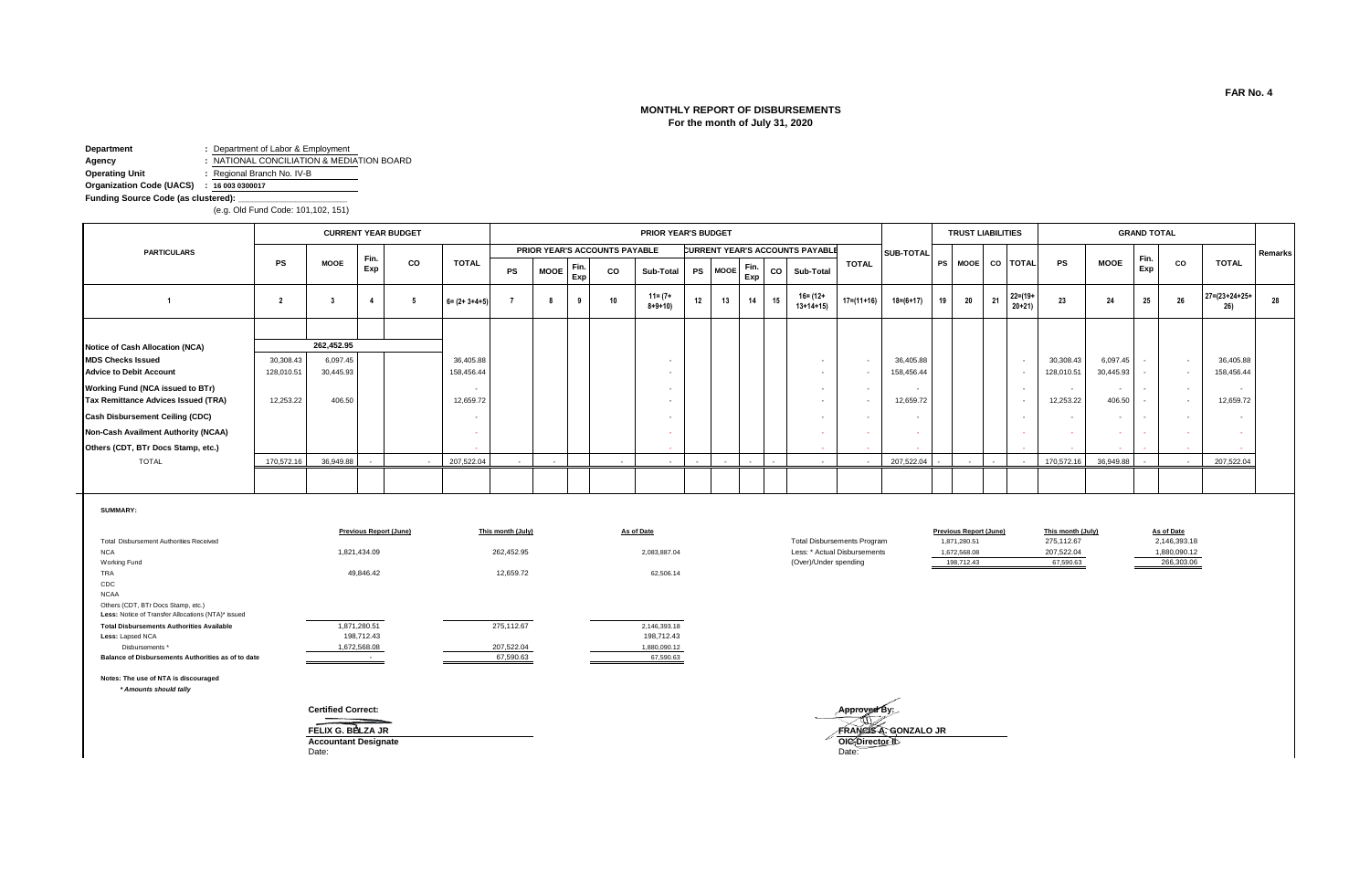# **MONTHLY REPORT OF DISBURSEMENTS For the month of August 31, 2020**

**Department :** Department of Labor & Employment **Agency :** NATIONAL CONCILIATION & MEDIATION BOARD **Operating Unit :** Regional Branch No. IV-B

**Organization Code (UACS) : 16 003 0300017**Funding Source Code (as clustered):

(e.g. Old Fund Code: 101,102, 151)

|                                        |            |             |        | <b>CURRENT YEAR BUDGET</b> |                          |           |             |             |                               | PRIOR YEAR'S BUDGET         |        |         |             |        |                                 |              |                          |    | <b>TRUST LIABILITIES</b> |        |                          |            |             | <b>GRAND TOTAL</b>       |        |                               |         |
|----------------------------------------|------------|-------------|--------|----------------------------|--------------------------|-----------|-------------|-------------|-------------------------------|-----------------------------|--------|---------|-------------|--------|---------------------------------|--------------|--------------------------|----|--------------------------|--------|--------------------------|------------|-------------|--------------------------|--------|-------------------------------|---------|
| <b>PARTICULARS</b>                     |            |             | Fin.   |                            |                          |           |             |             | PRIOR YEAR'S ACCOUNTS PAYABLE |                             |        |         |             |        | CURRENT YEAR'S ACCOUNTS PAYABLE |              | <b>SUB-TOTAL</b>         |    |                          |        |                          |            |             | Fin.                     |        |                               | Remarks |
|                                        | <b>PS</b>  | <b>MOOE</b> | Exp    | CO                         | <b>TOTAL</b>             | <b>PS</b> | <b>MOOE</b> | Fin.<br>Exp | CO                            | Sub-Total                   |        | PS MOOE | Fin.<br>Exp | co     | Sub-Total                       | <b>TOTAL</b> |                          |    | PS MOOE CO TOTAL         |        |                          | <b>PS</b>  | <b>MOOE</b> | Exp                      | co     | <b>TOTAL</b>                  |         |
|                                        |            |             |        | -5                         | $6 = (2 + 3 + 4 + 5)$    |           | 8           | 9           | 10                            | $11 = (7 +$<br>$8 + 9 + 10$ | 12     | 13      | 14          | 15     | 16= (12+<br>$13+14+15$          | $17=(11+16)$ | $18 = (6 + 17)$          | 19 | 20                       | 21     | $22 = (19 +$<br>$20+21$  | 23         | 24          | 25                       | 26     | $27 = (23 + 24 + 25 +$<br>26) | 28      |
|                                        |            |             |        |                            |                          |           |             |             |                               |                             |        |         |             |        |                                 |              |                          |    |                          |        |                          |            |             |                          |        |                               |         |
| Notice of Cash Allocation (NCA)        |            | 536,471.53  |        |                            |                          |           |             |             |                               |                             |        |         |             |        |                                 |              |                          |    |                          |        |                          |            |             |                          |        |                               |         |
| <b>MDS Checks Issued</b>               | 31,050.61  |             |        |                            | 31,050.61                |           |             |             |                               | $\overline{\phantom{a}}$    |        |         |             |        |                                 | $\sim$       | 31,050.61                |    |                          |        | $\overline{\phantom{a}}$ | 31,050.61  | $\sim$      | $\sim$                   | $\sim$ | 31,050.61                     |         |
| <b>Advice to Debit Account</b>         | 112,656.47 | 17,390.81   |        |                            | 130,047.28               |           |             |             |                               | $\sim$                      |        |         |             |        |                                 | $\sim$       | 130,047.28               |    |                          |        | $\overline{\phantom{a}}$ | 112,656.47 | 17,390.81   | $\sim$                   | $\sim$ | 130,047.28                    |         |
| Working Fund (NCA issued to BTr)       |            |             |        |                            | $\sim$                   |           |             |             |                               | $\sim$                      |        |         |             |        |                                 | $\sim$       |                          |    |                          |        | $\overline{\phantom{a}}$ |            | $\sim$      | $\overline{\phantom{a}}$ | $\sim$ | $\sim$                        |         |
| Tax Remittance Advices Issued (TRA)    | 12,253.22  |             |        |                            | 12,253.22                |           |             |             |                               | $\sim$                      |        |         |             |        |                                 | $\sim$       | 12,253.22                |    |                          |        | $\overline{\phantom{a}}$ | 12,253.22  | $\sim$      | $\overline{\phantom{a}}$ | $\sim$ | 12,253.22                     |         |
| <b>Cash Disbursement Ceiling (CDC)</b> |            |             |        |                            | $\overline{\phantom{a}}$ |           |             |             |                               | $\sim$                      |        |         |             |        |                                 | $\sim$       | $\overline{\phantom{a}}$ |    |                          |        | $\overline{\phantom{a}}$ |            | $\sim$      | $\overline{\phantom{a}}$ | $\sim$ | $\sim$                        |         |
| Non-Cash Availment Authority (NCAA)    |            |             |        |                            | $\sim$                   |           |             |             |                               | ×.                          |        |         |             |        |                                 | - 10         | $\sim$                   |    |                          |        | $\sim$                   |            |             |                          |        |                               |         |
| Others (CDT, BTr Docs Stamp, etc.)     |            |             |        |                            |                          |           |             |             |                               | <b>Section</b>              |        |         |             |        |                                 |              |                          |    |                          |        |                          |            |             |                          |        |                               |         |
| <b>TOTAL</b>                           | 155,960.30 | 17,390.81   | $\sim$ | $\sim$                     | 173,351.11               | $\sim$    | $\sim$      |             | $\sim$                        | $\sim$ $-$                  | $\sim$ | $\sim$  | $\sim$      | $\sim$ | $\sim$ $-$                      | $\sim$       | 173,351.11               |    | $\sim$                   | $\sim$ | $\sim$                   | 155,960.30 | 17,390.81   |                          | $\sim$ | 173,351.11                    |         |
|                                        |            |             |        |                            |                          |           |             |             |                               |                             |        |         |             |        |                                 |              |                          |    |                          |        |                          |            |             |                          |        |                               |         |

#### **SUMMARY:**

|                                                    | <b>Previous Report (July)</b> | This month (Aug) | As of Date   |                                    | <b>Previous Report (July)</b> | This month (Aug) | As of Date   |
|----------------------------------------------------|-------------------------------|------------------|--------------|------------------------------------|-------------------------------|------------------|--------------|
| <b>Total Disbursement Authorities Received</b>     |                               |                  |              | <b>Total Disbursements Program</b> | 2,146,393.18                  | 548,724.75       | 2,695,117.93 |
| <b>NCA</b>                                         | 2,083,887.04                  | 536,471.53       | 2,620,358.57 | Less: * Actual Disbursements       | 1,880,090.12                  | 173,351.11       | 2,053,441.23 |
| Working Fund                                       |                               |                  |              | (Over)/Under spending              | 266,303.06                    | 375,373.64       | 641,676.70   |
| TRA                                                | 62,506.14                     | 12,253.22        | 74,759.36    |                                    |                               |                  |              |
| CDC                                                |                               |                  |              |                                    |                               |                  |              |
| <b>NCAA</b>                                        |                               |                  |              |                                    |                               |                  |              |
| Others (CDT, BTr Docs Stamp, etc.)                 |                               |                  |              |                                    |                               |                  |              |
| Less: Notice of Transfer Allocations (NTA)* issued |                               |                  |              |                                    |                               |                  |              |
| <b>Total Disbursements Authorities Available</b>   | 2,146,393.18                  | 548,724.75       | 2,695,117.93 |                                    |                               |                  |              |
| Less: Lapsed NCA                                   | 198,712.43                    |                  | 198,712.43   |                                    |                               |                  |              |
| Disbursements *                                    | 1,880,090.12                  | 173,351.11       | 2,053,441.23 |                                    |                               |                  |              |
| Balance of Disbursements Authorities as of to date | 67,590.63                     | 375,373.64       | 442,964.27   |                                    |                               |                  |              |

**Notes: The use of NTA is discouraged**

 *\* Amounts should tally*

==



Previous Report (July) This month (Aug) As of Date<br>
2,146,393.18 548,724.75 2,695,117.93<br>
Less: \* Actual Disbursements 1,880,090.12 173,351.11 2,053,441.23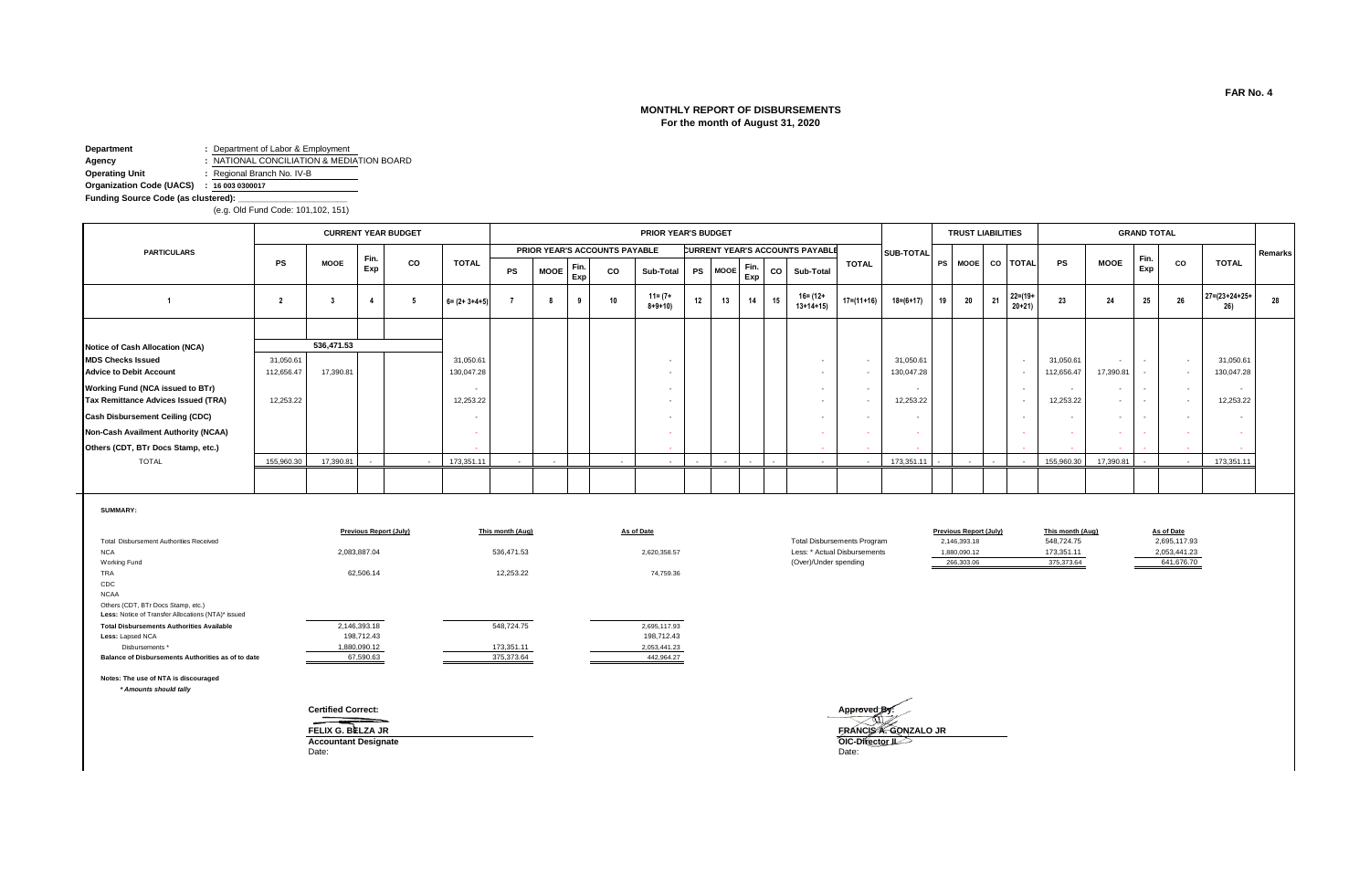# **MONTHLY REPORT OF DISBURSEMENTS For the month of September 30, 2020**

**Department :** Department of Labor & Employment **Agency :** NATIONAL CONCILIATION & MEDIATION BOARD<br> **Operating Unit :** Regional Branch No. IV-B **Operating Unit :** Regional Branch No. IV-B **Organization Code (UACS) : 16 003 0300017**Funding Source Code (as clustered):

(e.g. Old Fund Code: 101,102, 151)

|                                        |            | <b>CURRENT YEAR BUDGET</b> |             |     |                       |                          |                          |             |    | PRIOR YEAR'S BUDGET           |           |                          |             |    |                                        |                  |                  |    | <b>TRUST LIABILITIES</b> |        |                          |            |                          | <b>GRAND TOTAL</b> |        |                               |         |
|----------------------------------------|------------|----------------------------|-------------|-----|-----------------------|--------------------------|--------------------------|-------------|----|-------------------------------|-----------|--------------------------|-------------|----|----------------------------------------|------------------|------------------|----|--------------------------|--------|--------------------------|------------|--------------------------|--------------------|--------|-------------------------------|---------|
| <b>PARTICULARS</b>                     |            |                            |             |     |                       |                          |                          |             |    | PRIOR YEAR'S ACCOUNTS PAYABLE |           |                          |             |    | <b>CURRENT YEAR'S ACCOUNTS PAYABLE</b> |                  | <b>SUB-TOTAL</b> |    |                          |        |                          |            |                          |                    |        |                               | Remarks |
|                                        | <b>PS</b>  | <b>MOOE</b>                | Fin.<br>Exp | co  | <b>TOTAL</b>          | PS                       | <b>MOOE</b>              | Fin.<br>Exp | CO | Sub-Total                     | <b>PS</b> | <b>MOOE</b>              | Fin.<br>Exp | CO | Sub-Total                              | <b>TOTAL</b>     |                  |    |                          |        | PS MOOE CO TOTAL         | PS         | <b>MOOE</b>              | Fin.<br>Exp        | CO     | <b>TOTAL</b>                  |         |
|                                        |            |                            |             | - 5 | $6 = (2 + 3 + 4 + 5)$ |                          |                          | 9           | 10 | $11 = (7 +$<br>$8 + 9 + 10$   | 12        | 13                       | 14          | 15 | $16 = (12 +$<br>$13+14+15$             | $17 = (11 + 16)$ | $18 = (6 + 17)$  | 19 | 20                       | 21     | $22 = (19 +$<br>$20+21$  | 23         | 24                       | 25                 | 26     | $27 = (23 + 24 + 25 +$<br>26) | 28      |
|                                        |            |                            |             |     |                       |                          |                          |             |    |                               |           |                          |             |    |                                        |                  |                  |    |                          |        |                          |            |                          |                    |        |                               |         |
| Notice of Cash Allocation (NCA)        |            | 269,521.53                 |             |     |                       |                          |                          |             |    |                               |           |                          |             |    |                                        |                  |                  |    |                          |        |                          |            |                          |                    |        |                               |         |
| <b>MDS Checks Issued</b>               | 30,308.43  | 177,487.18                 |             |     | 207,795.61            |                          |                          |             |    |                               |           |                          |             |    |                                        |                  | 207,795.61       |    |                          |        | $\sim$                   | 30,308.43  | 177,487.18               | $\sim$             | $\sim$ | 207,795.61                    |         |
| <b>Advice to Debit Account</b>         | 110,211.92 | 174,962.56                 |             |     | 285,174.48            |                          |                          |             |    |                               |           |                          |             |    |                                        |                  | 285,174.48       |    |                          |        | . .                      | 110,211.92 | 174,962.56               |                    | . .    | 285,174.48                    |         |
| Working Fund (NCA issued to BTr)       |            |                            |             |     |                       |                          |                          |             |    |                               |           |                          |             |    |                                        | $\sim$           | $\sim$           |    |                          |        | $\sim$                   | $\sim$     | $\sim$                   | $\sim$             | $\sim$ | $\sim$                        |         |
| Tax Remittance Advices Issued (TRA)    | 12,253.22  | 20,725.04                  |             |     | 32,978.26             |                          |                          |             |    |                               |           |                          |             |    |                                        |                  | 32,978.26        |    |                          |        | . .                      | 12,253.22  | 20,725.04                |                    | $\sim$ | 32,978.26                     |         |
| <b>Cash Disbursement Ceiling (CDC)</b> |            |                            |             |     |                       |                          |                          |             |    |                               |           |                          |             |    |                                        |                  |                  |    |                          |        | $\overline{\phantom{a}}$ |            | $\overline{\phantom{a}}$ |                    |        | $\overline{\phantom{a}}$      |         |
| Non-Cash Availment Authority (NCAA)    |            |                            |             |     |                       |                          |                          |             |    |                               |           |                          |             |    |                                        |                  |                  |    |                          |        |                          |            | ٠                        | <b>Service</b>     |        | $\sim$                        |         |
| Others (CDT, BTr Docs Stamp, etc.)     |            |                            |             |     |                       |                          |                          |             |    |                               |           |                          |             |    |                                        |                  |                  |    |                          |        |                          |            | $\sim$                   |                    |        | <b><i><u>ALCO</u></i></b>     |         |
| <b>TOTAL</b>                           | 152,773.57 | 373,174.78                 | $\sim$      |     | 525,948.35            | $\overline{\phantom{a}}$ | $\overline{\phantom{a}}$ |             |    | $\sim$                        | $\sim$    | $\overline{\phantom{a}}$ |             |    | $\sim$                                 | $\sim$           | 525,948.35       |    |                          | $\sim$ | $\sim$                   | 152,773.57 | 373,174.78               | $\sim$             | $\sim$ | 525,948.35                    |         |
|                                        |            |                            |             |     |                       |                          |                          |             |    |                               |           |                          |             |    |                                        |                  |                  |    |                          |        |                          |            |                          |                    |        |                               |         |

| <b>SUMMARY:</b>                                                                                                    |                                                             |                  |              |                                              |                                              |                                |                            |
|--------------------------------------------------------------------------------------------------------------------|-------------------------------------------------------------|------------------|--------------|----------------------------------------------|----------------------------------------------|--------------------------------|----------------------------|
| Total Disbursement Authorities Received                                                                            | <b>Previous Report (Aug)</b>                                | This month (Sep) | As of Date   | <b>Total Disbursements Program</b>           | <b>Previous Report (Aug)</b><br>2,695,117.93 | This month (Sep)<br>302,499.79 | As of Date<br>2,997,617.72 |
|                                                                                                                    |                                                             |                  |              |                                              |                                              |                                |                            |
| <b>NCA</b>                                                                                                         | 2,620,358.57                                                | 269,521.53       | 2,889,880.10 | Less: * Actual Disbursements                 | 2,053,441.23                                 | 525,948.35                     | 2,579,389.58               |
| Working Fund                                                                                                       |                                                             |                  |              | (Over)/Under spending                        | 641,676.70                                   | (223, 448.56)                  | 418,228.14                 |
|                                                                                                                    |                                                             |                  | 107,737.62   |                                              |                                              |                                |                            |
| CDC                                                                                                                |                                                             |                  |              |                                              |                                              |                                |                            |
| <b>NCAA</b>                                                                                                        |                                                             |                  |              |                                              |                                              |                                |                            |
|                                                                                                                    |                                                             |                  |              |                                              |                                              |                                |                            |
| Less: Notice of Transfer Allocations (NTA)* issued                                                                 |                                                             |                  |              |                                              |                                              |                                |                            |
| <b>Total Disbursements Authorities Available</b>                                                                   | 2,695,117.93                                                | 302,499.79       | 2,997,617.72 |                                              |                                              |                                |                            |
| Less: Lapsed NCA                                                                                                   | 198,712.43                                                  | 219,515.71       | 418,228.14   |                                              |                                              |                                |                            |
| Disbursements *                                                                                                    | 2,053,441.23                                                | 525,948.35       | 2,579,389.58 |                                              |                                              |                                |                            |
| Balance of Disbursements Authorities as of to date                                                                 | 442,964.27                                                  | (442, 964.27)    |              |                                              |                                              |                                |                            |
|                                                                                                                    |                                                             |                  |              |                                              |                                              |                                |                            |
|                                                                                                                    |                                                             |                  |              |                                              |                                              |                                |                            |
|                                                                                                                    |                                                             |                  |              |                                              |                                              |                                |                            |
|                                                                                                                    |                                                             |                  |              |                                              |                                              |                                |                            |
|                                                                                                                    |                                                             |                  |              |                                              |                                              |                                |                            |
|                                                                                                                    |                                                             |                  |              |                                              |                                              |                                |                            |
| <b>TRA</b><br>Others (CDT, BTr Docs Stamp, etc.)<br>Notes: The use of NTA is discouraged<br>* Amounts should tally | 74,759.36<br><b>Certified Correct:</b><br>FELIX G. BELZA JR | 32,978.26        |              | Approved By.<br><b>ERANCIS A. GONZALO JR</b> |                                              |                                |                            |

**Accountant Designate OIC-Director II** Date: Date:

**Certified Correct: Approved By: FRANCIS A. GONZALO JR.**<br>OIC-Director II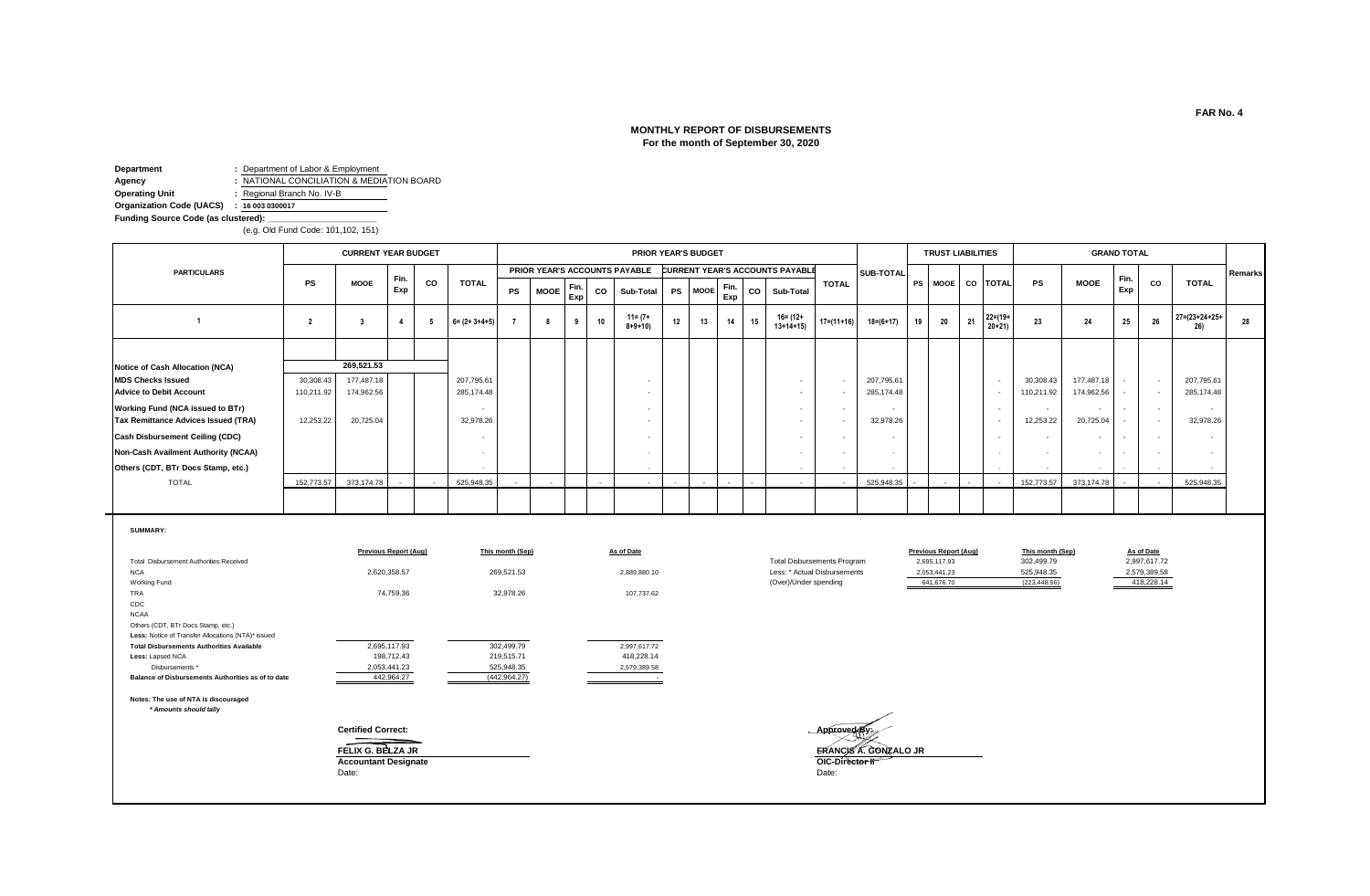# **MONTHLY REPORT OF DISBURSEMENTS For the month of October 31, 2020**

**Department :** Department of Labor & Employment **Agency :** NATIONAL CONCILIATION & MEDIATION BOARD

**Operating Unit :** Regional Branch No. IV-B

**Organization Code (UACS) : 16 003 0300017**

**Funding Source Code (as clustered): \_\_\_\_\_\_\_\_\_\_\_\_\_\_\_\_\_\_\_\_\_\_\_**

(e.g. Old Fund Code: 101,102, 151)

|                                            |            | <b>CURRENT YEAR BUDGET</b> |             |    |                       |    |                          |             |    | PRIOR YEAR'S BUDGET           |    |         |             |    |                                 |                  |                 |    | <b>TRUST LIABILITIES</b> |     |                           |                          |                | <b>GRAND TOTAL</b> |        |                           |         |
|--------------------------------------------|------------|----------------------------|-------------|----|-----------------------|----|--------------------------|-------------|----|-------------------------------|----|---------|-------------|----|---------------------------------|------------------|-----------------|----|--------------------------|-----|---------------------------|--------------------------|----------------|--------------------|--------|---------------------------|---------|
| <b>PARTICULARS</b>                         |            |                            |             |    |                       |    |                          |             |    | PRIOR YEAR'S ACCOUNTS PAYABLE |    |         |             |    | CURRENT YEAR'S ACCOUNTS PAYABLI |                  | SUB-TOTAL       |    |                          |     |                           |                          |                |                    |        |                           | Remarks |
|                                            | <b>PS</b>  | <b>MOOE</b>                | Fin.<br>Exp | CO | TOTAL                 | PS | <b>MOOE</b>              | Fin.<br>Exp | CO | Sub-Total                     |    | PS MOOE | Fin.<br>Exp | CO | Sub-Total                       | <b>TOTAL</b>     |                 |    | PS MOOE                  | CO  | <b>TOTAL</b>              | PS                       | <b>MOOE</b>    | Fin<br>Exp         | CO     | <b>TOTAL</b>              |         |
|                                            |            |                            |             |    | $6 = (2 + 3 + 4 + 5)$ |    |                          | 9           | 10 | $11 = (7 +$<br>$8 + 9 + 10$   | 12 | 13      | 14          | 15 | $16 = (12 +$<br>$13+14+15$      | $17 = (11 + 16)$ | $18 = (6 + 17)$ | 19 | 20                       | -21 | $22 = (19 + 2)$<br>$0+21$ | 23                       | 24             | 25                 | 26     | $27 = (23 + 24 + 25 + 2)$ | 28      |
|                                            |            |                            |             |    |                       |    |                          |             |    |                               |    |         |             |    |                                 |                  |                 |    |                          |     |                           |                          |                |                    |        |                           |         |
| Notice of Cash Allocation (NCA)            |            | 287,574.53                 |             |    |                       |    |                          |             |    |                               |    |         |             |    |                                 |                  |                 |    |                          |     |                           |                          |                |                    |        |                           |         |
| <b>MDS Checks Issued</b>                   | 30,308.43  | 14,002.15                  |             |    | 44,310.58             |    |                          |             |    |                               |    |         |             |    |                                 |                  | 44,310.58       |    |                          |     | . .                       | 30,308.43                | 14,002.15      | $\sim$             | $\sim$ | 44,310.58                 |         |
| <b>Advice to Debit Account</b>             | 111,757.37 | 27,326.18                  |             |    | 139,083.55            |    |                          |             |    |                               |    |         |             |    | . .                             |                  | 139,083.55      |    |                          |     |                           | 111,757.37               | 27,326.18      |                    | $\sim$ | 139,083.55                |         |
| <b>Working Fund (NCA issued to BTr)</b>    |            |                            |             |    |                       |    |                          |             |    |                               |    |         |             |    | $\sim$                          |                  | <b>.</b>        |    |                          |     |                           | $\overline{\phantom{a}}$ | $\sim$         | $\sim$             | $\sim$ | $\sim$                    |         |
| <b>Tax Remittance Advices Issued (TRA)</b> | 12,253.22  | 1,042.50                   |             |    | 13,295.72             |    |                          |             |    |                               |    |         |             |    | . .                             |                  | 13,295.72       |    |                          |     |                           | 12,253.22                | 1,042.50       |                    | $\sim$ | 13,295.72                 |         |
| <b>Cash Disbursement Ceiling (CDC)</b>     |            |                            |             |    |                       |    |                          |             |    |                               |    |         |             |    | - 1                             |                  | <b>.</b>        |    |                          |     |                           |                          | $\sim$         |                    | $\sim$ |                           |         |
| <b>Non-Cash Availment Authority (NCAA)</b> |            |                            |             |    |                       |    |                          |             |    |                               |    |         |             |    |                                 |                  | <b>.</b>        |    |                          |     |                           | $\sim$                   | <b>COLLEGE</b> |                    |        |                           |         |
| Others (CDT, BTr Docs Stamp, etc.)         |            |                            |             |    |                       |    |                          |             |    |                               |    |         |             |    |                                 |                  |                 |    |                          |     |                           |                          | .              |                    | . .    |                           |         |
| <b>TOTAL</b>                               | 154,319.02 | 42,370.83                  |             |    | 196,689.85            |    | $\overline{\phantom{a}}$ |             |    | $\sim$                        |    |         |             |    | $\sim$                          |                  | 196,689.85      |    |                          |     |                           | 154,319.02               | 42,370.83      |                    | $\sim$ | 196,689.85                |         |
|                                            |            |                            |             |    |                       |    |                          |             |    |                               |    |         |             |    |                                 |                  |                 |    |                          |     |                           |                          |                |                    |        |                           |         |

**SUMMARY:**

|                                                                                          | <b>Previous Report (Sep)</b>                              | This month (Oct) | As of Date   |                                                  | <b>Previous Report (Sep)</b> | This month (Oct) | As of Date   |
|------------------------------------------------------------------------------------------|-----------------------------------------------------------|------------------|--------------|--------------------------------------------------|------------------------------|------------------|--------------|
| Total Disbursement Authorities Received                                                  |                                                           |                  |              | <b>Total Disbursements Program</b>               | 2,997,617.72                 | 300,870.25       | 3,298,487.97 |
| <b>NCA</b>                                                                               | 2,889,880.10                                              | 287,574.53       | 3,177,454.63 | Less: * Actual Disbursements                     | 2,579,389.58                 | 196,689.85       | 2,776,079.43 |
| Working Fund                                                                             |                                                           |                  |              | (Over)/Under spending                            | 418,228.14                   | 104,180.40       | 522,408.54   |
| TRA                                                                                      | 87,012.58                                                 | 13,295.72        | 100,308.30   |                                                  |                              |                  |              |
| CDC                                                                                      |                                                           |                  |              |                                                  |                              |                  |              |
| <b>NCAA</b>                                                                              |                                                           |                  |              |                                                  |                              |                  |              |
| Others (CDT, BTr Docs Stamp, etc.)<br>Less: Notice of Transfer Allocations (NTA)* issued |                                                           |                  |              |                                                  |                              |                  |              |
| <b>Total Disbursements Authorities Available</b>                                         | 2,997,617.72                                              | 300,870.25       | 3,298,487.97 |                                                  |                              |                  |              |
| Less: Lapsed NCA                                                                         | 418,228.14                                                |                  | 418,228.14   |                                                  |                              |                  |              |
| Disbursements *                                                                          | 2,579,389.58                                              | 196,689.85       | 2,776,079.43 |                                                  |                              |                  |              |
| Balance of Disbursements Authorities as of to date                                       |                                                           | 104,180.40       | 104,180.40   |                                                  |                              |                  |              |
| Notes: The use of NTA is discouraged<br>* Amounts should tally                           |                                                           |                  |              |                                                  |                              |                  |              |
|                                                                                          | <b>Certified Correct:</b>                                 |                  |              | Approved By:                                     |                              |                  |              |
|                                                                                          | FELIX G. BELZA JR<br><b>Accountant Designate</b><br>Date: |                  |              | FRANCIS A GONZALO JR<br>OIC-Director II<br>Date: |                              |                  |              |

**FAR No. 4**

As of Date<br>3,298,487.97<br>2,776,079.43

f322,408.54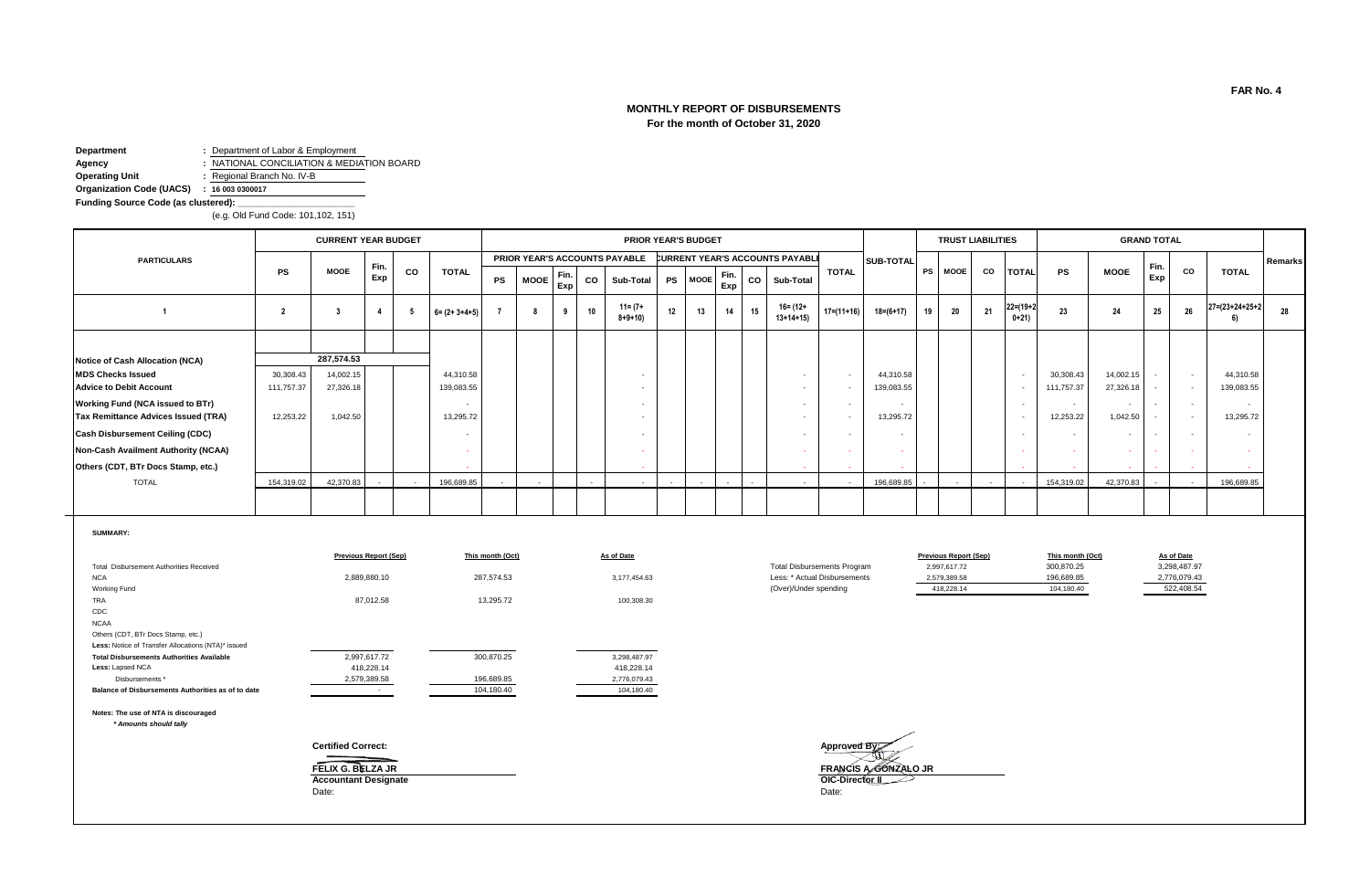# **MONTHLY REPORT OF DISBURSEMENTS For the month of November 30, 2020**

**Department :** Department of Labor & Employment<br> **Agency :** NATIONAL CONCILIATION & MEDIA<br> **Operating Unit :** Regional Branch No. IV-B

**Agency :** NATIONAL CONCILIATION & MEDIATION BOARD

**Operating Unit :** Regional Branch No. IV-B

**Organization Code (UACS) : 16 003 0300017**

Funding Source Code (as clustered):

(e.g. Old Fund Code: 101,102, 151)

|                                                                                                         |                         | <b>CURRENT YEAR BUDGET</b>                       |                              |    |                          |                         |                          |             |    |                               |    | PRIOR YEAR'S BUDGET |             |    |                                            |                                                      |                          |    |                                              | <b>TRUST LIABILITIES</b> |                       |                                |                                                      | <b>GRAND TOTAL</b>       |                            |                                        |         |
|---------------------------------------------------------------------------------------------------------|-------------------------|--------------------------------------------------|------------------------------|----|--------------------------|-------------------------|--------------------------|-------------|----|-------------------------------|----|---------------------|-------------|----|--------------------------------------------|------------------------------------------------------|--------------------------|----|----------------------------------------------|--------------------------|-----------------------|--------------------------------|------------------------------------------------------|--------------------------|----------------------------|----------------------------------------|---------|
| <b>PARTICULARS</b>                                                                                      |                         |                                                  | Fin.                         |    |                          |                         |                          |             |    | PRIOR YEAR'S ACCOUNTS PAYABLE |    |                     |             |    | <b>CURRENT YEAR'S ACCOUNTS PAYABLE</b>     |                                                      | SUB-TOTAL                |    |                                              |                          |                       |                                |                                                      | Fin.                     |                            |                                        | Remarks |
|                                                                                                         | <b>PS</b>               | <b>MOOE</b>                                      | Exp                          | CO | <b>TOTAL</b>             | PS                      | <b>MOOE</b>              | Fin.<br>Exp | CO | Sub-Total                     | PS | <b>MOOE</b>         | Fin.<br>Exp | CO | Sub-Total                                  | <b>TOTAL</b>                                         |                          |    | PS   MOOE                                    | CO                       | <b>TOTAL</b>          | <b>PS</b>                      | <b>MOOE</b>                                          | Exp                      | CO                         | <b>TOTAL</b>                           |         |
| $\overline{1}$                                                                                          | $\overline{2}$          | $\overline{\mathbf{3}}$                          | $\overline{4}$               | 5  | $6 = (2 + 3 + 4 + 5)$    | $\overline{7}$          | -8                       | 9           | 10 | $11 = (7 +$<br>$8 + 9 + 10$   | 12 | 13                  | 14          | 15 | $16 = (12 +$<br>$13+14+15$                 | $17=(11+16)$                                         | $18 = (6 + 17)$          | 19 | 20                                           | 21                       | $22=(19+2)$<br>$0+21$ | 23                             | 24                                                   | 25                       | 26                         | $27 = (23 + 24 + 25 + 2)$<br><b>61</b> | 28      |
|                                                                                                         |                         |                                                  |                              |    |                          |                         |                          |             |    |                               |    |                     |             |    |                                            |                                                      |                          |    |                                              |                          |                       |                                |                                                      |                          |                            |                                        |         |
| Notice of Cash Allocation (NCA)                                                                         |                         | 414,068.53                                       |                              |    |                          |                         |                          |             |    |                               |    |                     |             |    |                                            |                                                      |                          |    |                                              |                          |                       |                                |                                                      |                          |                            |                                        |         |
| <b>MDS Checks Issued</b><br><b>Advice to Debit Account</b>                                              | 29,689.29<br>256,253.79 | 28,467.13                                        |                              |    | 29,689.29<br>284,720.92  |                         |                          |             |    | $\sim$                        |    |                     |             |    | $\overline{\phantom{a}}$<br>$\sim$         | $\overline{\phantom{a}}$<br>$\sim$                   | 29,689.29<br>284,720.92  |    |                                              |                          |                       | 29,689.29<br>256,253.79        | $\overline{\phantom{a}}$<br>28,467.13                | $\sim$                   | $\sim$<br>$\sim$           | 29,689.29<br>284,720.92                |         |
| Working Fund (NCA issued to BTr)<br>Tax Remittance Advices Issued (TRA)                                 | 12,253.22               |                                                  |                              |    | 12,253.22                |                         |                          |             |    |                               |    |                     |             |    | $\overline{a}$<br>$\overline{\phantom{a}}$ | $\overline{\phantom{a}}$<br>$\overline{\phantom{a}}$ | 12,253.22                |    |                                              |                          |                       | 12,253.22                      | $\overline{\phantom{a}}$<br>$\overline{\phantom{a}}$ | $\overline{a}$<br>$\sim$ | $\sim$<br>$\sim$           | 12.253.22                              |         |
| <b>Cash Disbursement Ceiling (CDC)</b>                                                                  |                         |                                                  |                              |    | $\overline{\phantom{a}}$ |                         |                          |             |    |                               |    |                     |             |    | $\sim$                                     | $\overline{\phantom{a}}$                             | $\overline{\phantom{a}}$ |    |                                              |                          |                       |                                | $\sim$                                               |                          | $\sim$                     |                                        |         |
| Non-Cash Availment Authority (NCAA)                                                                     |                         |                                                  |                              |    | $\sim$                   |                         |                          |             |    |                               |    |                     |             |    |                                            |                                                      |                          |    |                                              |                          |                       |                                |                                                      |                          |                            |                                        |         |
| Others (CDT, BTr Docs Stamp, etc.)                                                                      |                         |                                                  |                              |    |                          |                         |                          |             |    |                               |    |                     |             |    |                                            |                                                      |                          |    |                                              |                          |                       |                                |                                                      |                          |                            |                                        |         |
| <b>TOTAL</b>                                                                                            | 298,196.30              | 28,467.13                                        |                              |    | 326,663.43               | $\sim$                  | $\overline{\phantom{a}}$ |             |    | ۰.                            |    |                     |             |    | $\overline{\phantom{a}}$                   | $\overline{a}$                                       | 326,663.43               |    | $\overline{\phantom{a}}$                     | $\overline{\phantom{a}}$ |                       | 298,196.30                     | 28,467.13                                            |                          |                            | 326,663.43                             |         |
|                                                                                                         |                         |                                                  |                              |    |                          |                         |                          |             |    |                               |    |                     |             |    |                                            |                                                      |                          |    |                                              |                          |                       |                                |                                                      |                          |                            |                                        |         |
| <b>SUMMARY:</b>                                                                                         |                         |                                                  |                              |    |                          |                         |                          |             |    |                               |    |                     |             |    |                                            |                                                      |                          |    |                                              |                          |                       |                                |                                                      |                          |                            |                                        |         |
| Total Disbursement Authorities Received                                                                 |                         |                                                  | <b>Previous Report (Oct)</b> |    |                          | This month (Nov)        |                          |             |    | As of Date                    |    |                     |             |    | <b>Total Disbursements Program</b>         |                                                      |                          |    | <b>Previous Report (Oct)</b><br>3,298,487.97 |                          |                       | This month (Nov)<br>426,321.75 |                                                      |                          | As of Date<br>3,724,809.72 |                                        |         |
| <b>NCA</b>                                                                                              |                         |                                                  | 3,177,454.63                 |    |                          | 414,068.53              |                          |             |    | 3,591,523.16                  |    |                     |             |    | Less: * Actual Disbursements               |                                                      |                          |    | 2,776,079.43                                 |                          |                       | 326,663.43                     |                                                      |                          | 3,102,742.86               |                                        |         |
| Working Fund<br>TRA                                                                                     |                         |                                                  | 100,308.30                   |    |                          | 12,253.22               |                          |             |    | 112,561.52                    |    |                     |             |    | (Over)/Under spending                      |                                                      |                          |    | 522.408.54                                   |                          |                       | 99,658.32                      |                                                      |                          | 622,066.86                 |                                        |         |
| CDC                                                                                                     |                         |                                                  |                              |    |                          |                         |                          |             |    |                               |    |                     |             |    |                                            |                                                      |                          |    |                                              |                          |                       |                                |                                                      |                          |                            |                                        |         |
| <b>NCAA</b><br>Others (CDT, BTr Docs Stamp, etc.)<br>Less: Notice of Transfer Allocations (NTA)* issued |                         |                                                  |                              |    |                          |                         |                          |             |    |                               |    |                     |             |    |                                            |                                                      |                          |    |                                              |                          |                       |                                |                                                      |                          |                            |                                        |         |
| <b>Total Disbursements Authorities Available</b>                                                        |                         |                                                  | 3,298,487.97                 |    |                          | 426,321.75              |                          |             |    | 3,724,809.72                  |    |                     |             |    |                                            |                                                      |                          |    |                                              |                          |                       |                                |                                                      |                          |                            |                                        |         |
| Less: Lapsed NCA                                                                                        |                         |                                                  | 418,228.14                   |    |                          |                         |                          |             |    | 418,228.14                    |    |                     |             |    |                                            |                                                      |                          |    |                                              |                          |                       |                                |                                                      |                          |                            |                                        |         |
| Disbursements *<br>Balance of Disbursements Authorities as of to date                                   |                         |                                                  | 2,776,079.43<br>104,180.40   |    |                          | 326,663.43<br>99,658.32 |                          |             |    | 3,102,742.86<br>203,838.72    |    |                     |             |    |                                            |                                                      |                          |    |                                              |                          |                       |                                |                                                      |                          |                            |                                        |         |
| Notes: The use of NTA is discouraged<br>* Amounts should tally                                          |                         |                                                  |                              |    |                          |                         |                          |             |    |                               |    |                     |             |    |                                            |                                                      |                          |    |                                              |                          |                       |                                |                                                      |                          |                            |                                        |         |
|                                                                                                         |                         | <b>Certified Correct:</b>                        |                              |    |                          |                         |                          |             |    |                               |    |                     |             |    |                                            | Approved BV                                          |                          |    |                                              |                          |                       |                                |                                                      |                          |                            |                                        |         |
|                                                                                                         |                         | FELIX G. BELZA JR<br><b>Accountant Designate</b> |                              |    |                          |                         |                          |             |    |                               |    |                     |             |    |                                            | OIC-Difector II                                      | FRANCISA. GONZALO JR     |    |                                              |                          |                       |                                |                                                      |                          |                            |                                        |         |
|                                                                                                         |                         | Date:                                            |                              |    |                          |                         |                          |             |    |                               |    |                     |             |    |                                            | Date:                                                |                          |    |                                              |                          |                       |                                |                                                      |                          |                            |                                        |         |